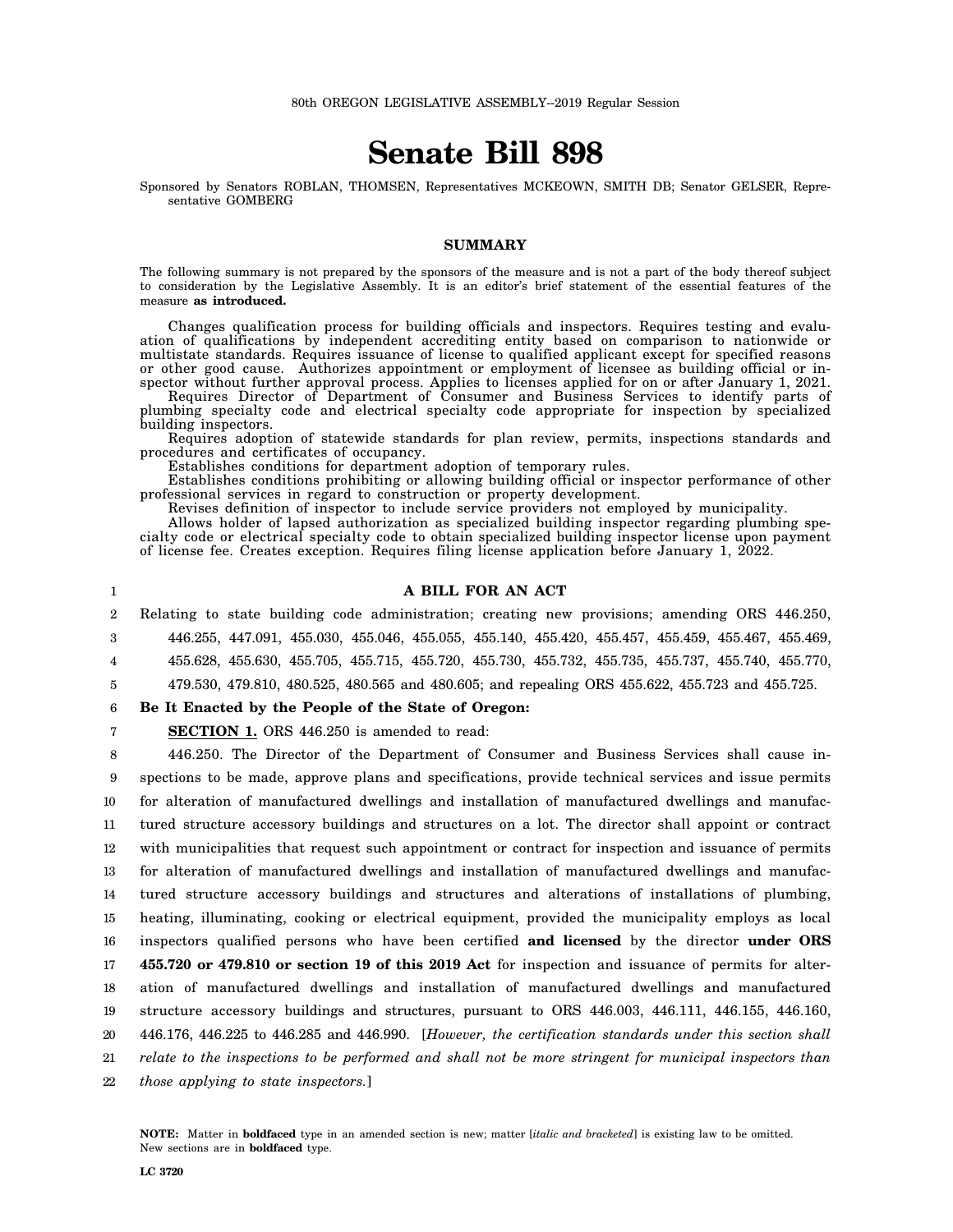1 **SECTION 2.** ORS 446.255 is amended to read:

2 3 4 5 6 7 8 446.255. (1) After written notice and hearing as provided in subsection (2) of this section, the Director of the Department of Consumer and Business Services may revoke the [*certification*] **license** of a local inspector [*certified under ORS 446.250,*] or the authority of a local government to enforce provisions of ORS 446.003, 446.111, 446.160, 446.176, 446.225 to 446.285 and 446.990, [*when*] **if** it appears by competent evidence that the inspector or local government has consistently failed to act in the public interest in the enforcement of the provisions of ORS 446.003, 446.111, 446.160, 446.176, 446.225 to 446.285 and 446.990.

9 10 11 (2) Any proceedings under subsection (1) of this section shall be conducted pursuant to the provisions of ORS 183.415 to 183.430, 183.440 to 183.460, 183.470 to 183.485 and 183.490 to 183.540, dealing with contested cases.

12

19

**SECTION 3.** ORS 447.091 is amended to read:

13 14 15 16 17 18 447.091. The Department of Consumer and Business Services or local government administering the plumbing specialty code adopted under ORS 447.020 (2) may, upon request of any sanitary district formed pursuant to ORS 450.005 to 450.245, sanitary authority established under ORS 450.600 to 450.989, or county service district established under ORS 451.410 to 451.610, contract for the inspection of building sewers constructed to connect a district sewage system if inspectors employed by such district are [*certified*] **licensed** for sewer inspections under ORS 455.715 to 455.740.

**SECTION 4.** ORS 455.030 is amended to read:

20 21 22 23 24 25 26 455.030. (1) Subject to any requirement for approval by the appropriate advisory boards, the Director of the Department of Consumer and Business Services may adopt, amend or repeal rules for carrying out the responsibilities of the Department of Consumer and Business Services to develop, implement, administer and enforce a program that relates to the state building code or a specialty code. Except as otherwise provided by this section, the director shall be subject to ORS chapter 183 in the adoption, amendment or repeal of regulations authorized by, and in the issuance of orders in contested cases arising under, this chapter.

27 28 29 30 (2)(a) In addition to the notice requirements of ORS 183.335, notice of a public hearing on adoption, amendment or repeal of a specialty code shall be given to the governing bodies of all municipalities and the notice shall state that copies of the proposed action may be obtained from the department.

31 32 33 (b) The notice of proposed rule change shall include a finding by the advisory board that the added cost, if any, is necessary to the health and safety of the occupants or the public or necessary to conserve scarce resources.

34 35 36 37 (c) The director shall maintain a roster of individuals who wish to be notified of any changes to or interpretations of the Low-Rise Residential Dwelling Code. Subscribers to the list may be charged a reasonable amount necessary to defray the cost of maintaining the list and advising the subscribers of changes in the code.

38 39 40 41 42 43 **(d) Notwithstanding ORS 183.335, unless the department finds that an imminent and serious danger to the public health or safety makes delay unsafe, and sets forth specific facts to support that finding, prior to adopting or amending a temporary rule the department shall send notice to the appropriate advisory boards and to persons described in ORS 183.335 (1), and allow a period of at least 49 days following the sending of notice for the receipt of comments regarding the proposed rule or amendment.**

44 45 (3) The director is not required to publish or distribute those parts of a specialty code of regulations adopted by reference. However, the director shall publish with a specialty code and annually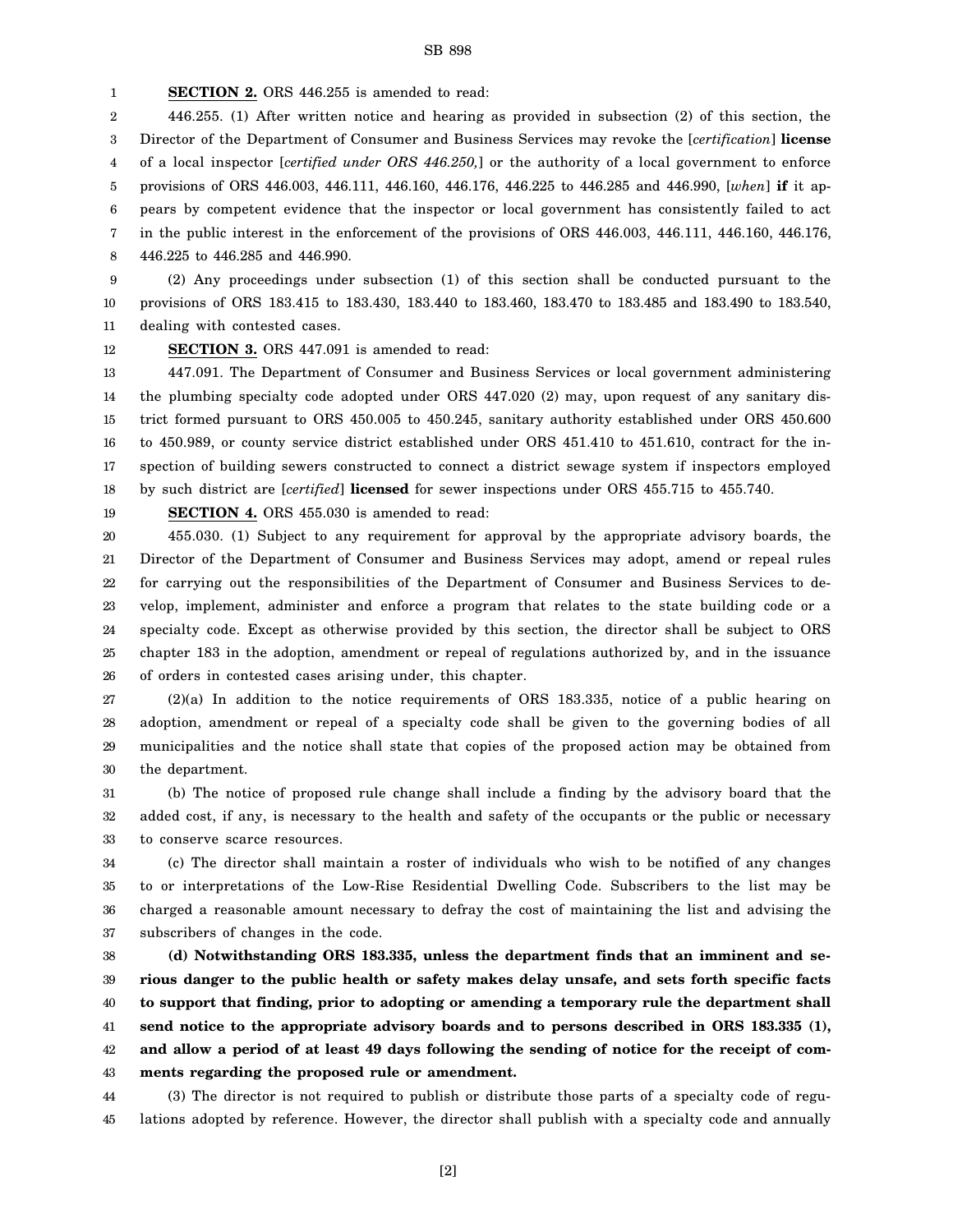1 2 3 4 5 thereafter a list of places where copies of those parts of the specialty code adopted by reference may be obtained together with the approximate cost thereof. The director shall file one copy of the rule with the Secretary of State. All standards referred to in any specialty code or any of the modifications thereto need not be so filed. All standards and specialty codes referred to in the specialty code shall be kept on file and available for inspection in the offices of the department.

6 7 8 9 10 11 12 13 14 15 (4) Any interested person may propose amendments to the state building code, which proposed amendments may be either applicable to all municipalities or, where it is alleged and established that conditions exist within a municipality or some municipalities that are not generally found within other municipalities, amendments may be restricted in application to such municipalities. Amendments proposed to the state building code under this subsection shall be in conformity with the policy and purpose prescribed by ORS 455.020. The justification and the particular circumstances requiring the proposed amendments shall be fully stated in the proposal. The director shall submit all proposed amendments to the appropriate advisory board. The board shall review and report its recommendations to the director on the amendments within 180 days after the date of submission by the director.

16 17 18 19 20 21 (5) The director, with the approval of the advisory board, may adopt or modify and adopt any amendments proposed to the director under subsection (4) of this section. The director shall, within 30 days after the date of receipt of the recommendations of the advisory board, notify the person proposing the amendments of the adoption, modification and adoption or denial of the proposed amendments. Upon adoption, a copy of each amendment shall be distributed to the governing bodies of all municipalities affected thereby.

22 23 24 25 26 27 (6) The director shall from time to time make or cause to be made investigations, or may accept authenticated reports from authoritative sources, concerning new materials or modes of construction intended for use in the construction of buildings or structures, or intended for use in other activity regulated by the state building code, and shall, where necessary, propose amendments to the code setting forth the conditions under which the materials or modes may be used, in accordance with the standards and procedures of this chapter.

28

**SECTION 5.** ORS 455.046 is amended to read:

29 455.046. (1) The Department of Consumer and Business Services shall:

30 31 32 (a) Develop and administer an installation label program for minor installations under the state building code, including but not limited to electrical installations under ORS 455.627, 479.540 and 479.570 and plumbing installations under ORS 447.076;

33 34 35 (b) Develop standard application forms and procedures for use by municipalities in Clackamas, Multnomah and Washington Counties when issuing structural, mechanical, electrical, plumbing and other permits when those permits do not require a review of building plans;

36 37 (c) Develop standard application forms and procedures for issuing building permits and recording inspections;

38 (d) Develop standard forms and procedures for reviewing building plans;

39 40 (e) Establish standardized criteria and methodology for determining fee amounts for permits that are required under the state building code established under ORS 455.030;

41 42 (f) Maintain and make available to the public the names of persons [*certified*] **licensed** to review building plans;

43 44 (g) Maintain and make available to the public the names of persons [*certified*] **licensed** to perform technical inspections; and

45 (h) Administer prepaid building permit cost accounts.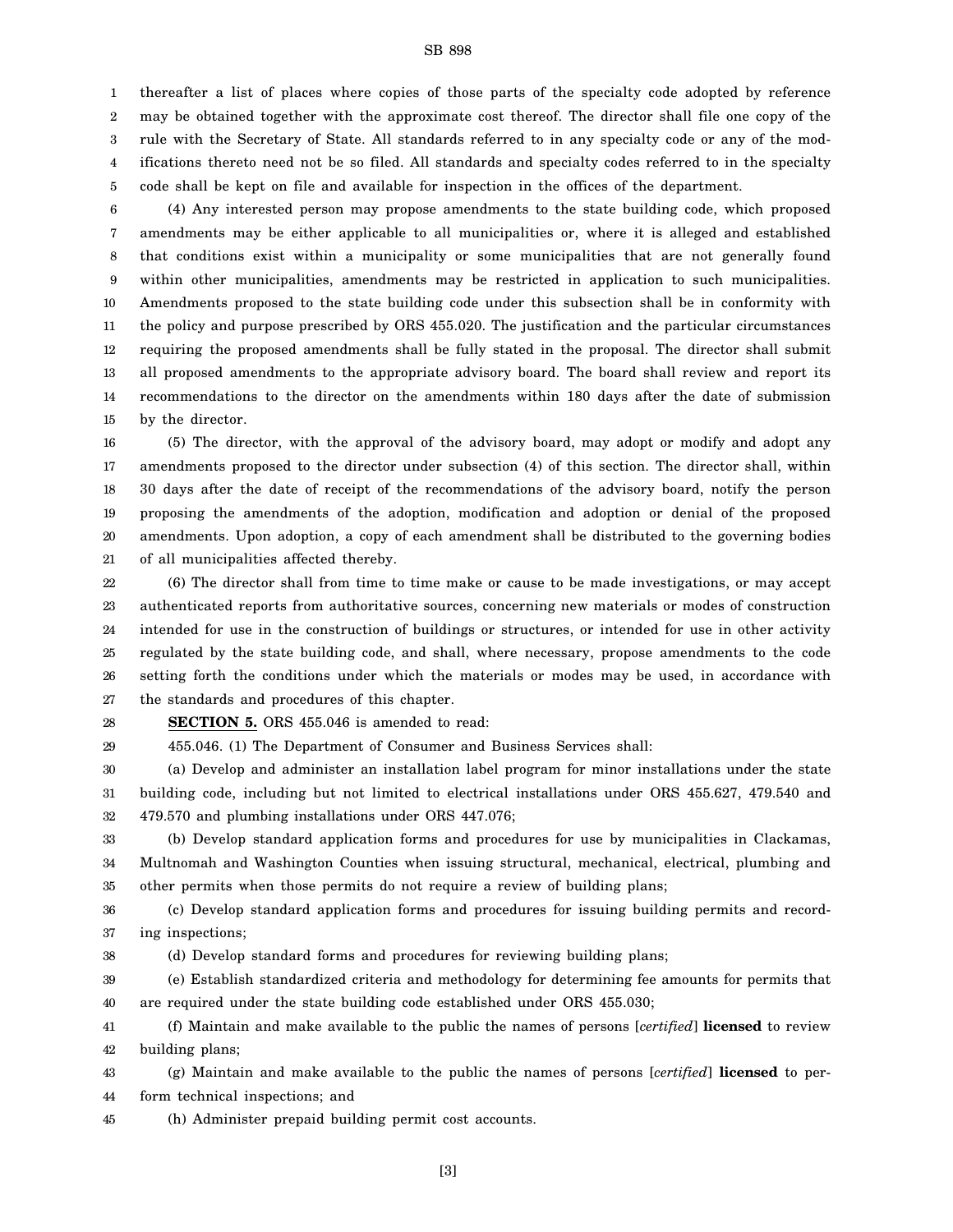2 3 4 5 6 7 8 9 10 11 12 13 14 15 16 17 18 19 20 21 22 23 24 25 26 27 28 29 to: (a) Assist local building officials in the administration and enforcement of the state building code; and (b) Establish a process to facilitate the consistent application of the state building code throughout the state. **SECTION 6.** ORS 455.055 is amended to read: 455.055. The Director of the Department of Consumer and Business Services [*may*] **shall** adopt rules establishing uniform **plan review,** permit, inspection **standards and procedures** and certificate of occupancy requirements under the state building code. [*The rules may include, but need not be limited to, rules establishing standards for building inspections and inspection procedures and rules establishing uniform forms for certificates of occupancy.*] In adopting rules under this section, the director may establish a process for a municipality to address conditions that are unique to the municipality's enforcement of the state building code or that are not addressed by the rules establishing uniform permit, inspection and certificate of occupancy requirements. **SECTION 7.** ORS 455.140 is amended to read: 455.140. (1) There is established a Mechanical Board consisting of 10 members appointed by the Governor. (2) The members of the board shall assist the Director of the Department of Consumer and Business Services in administering the code adopted pursuant to ORS 455.020 for mechanical devices and equipment. (3) The board must consist of: (a) One representative of the plumbing industry; (b) One sheet metal and air conditioner contractor; (c) One municipal mechanical inspector possessing the highest level of mechanical inspector [*certification*] **licensure** issued by the Department of Consumer and Business Services; (d) One heating, venting and air conditioning contractor; (e) One heating, venting and air conditioning installer; (f) One sheet metal and air conditioner installer;

- 30 (g) One representative of a natural gas company or other utility;
- 31 (h) One building official;
- 32 (i) One insulation craftsperson who has experience with heat and frost insulation; and
- 33 34 (j) One public member who does not receive compensation from any interest represented under paragraphs (a) to (i) of this subsection.

35 36 37 (4) At least one of the board members described in subsection (3)(b) or (d) of this section must be an owner or operator of a contracting business employing 10 or fewer persons at the time of the member's appointment to the term.

#### 38

1

**SECTION 8.** ORS 455.420 is amended to read:

39 40 41 42 43 44 455.420. (1) Each individual dwelling unit in a multifamily residential building constructed after October 4, 1977, shall have installed a separate, individual electrical meter for each such dwelling unit except where a building inspector [*certified*] **licensed** under ORS 455.715 to 455.740 determines that pursuant to standards adopted by the Director of the Department of Consumer and Business Services the installation of a single, central electrical meter for all the dwelling units in such building would facilitate an overall reduction in electrical consumption by such units.

45 (2) For the purpose of carrying out the provisions of subsection (1) of this section, the director,

## SB 898

(2) The department may use the resources of the Tri-County Building Industry Service Center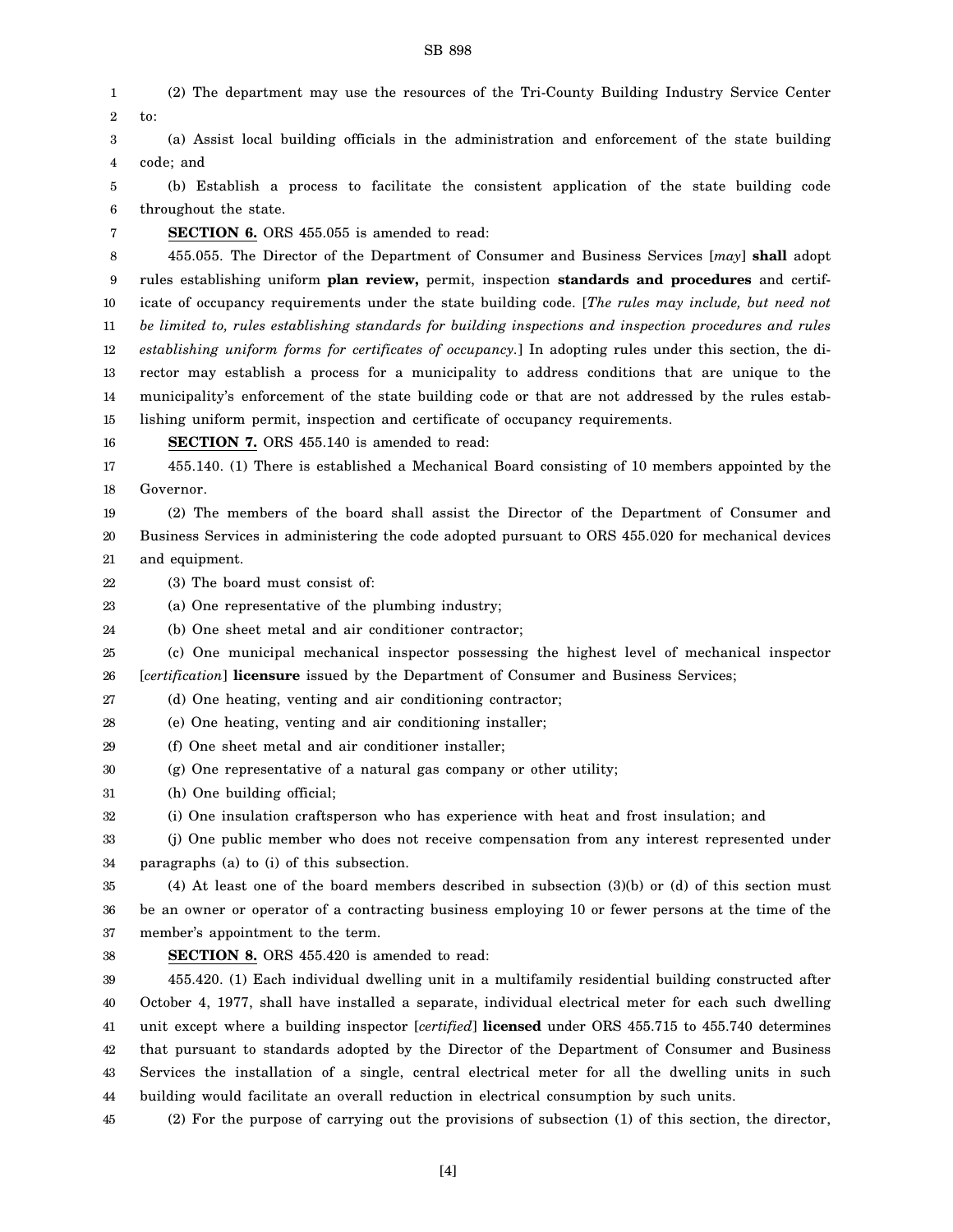1 2 3 4 based on recommendations of the Residential and Manufactured Structures Board, shall adopt by rule standards for determining whether the installation of a single electrical meter for all dwelling units in a multifamily residential building facilitates an overall reduction in electrical consumption by such units.

5

**SECTION 9.** ORS 455.457 is amended to read:

6 7 8 9 10 455.457. In accordance with the applicable provisions of ORS chapter 183, the Director of the Department of Consumer and Business Services by rule shall establish a licensing system for persons that perform specialty code inspections or plan reviews and for businesses that employ persons that perform specialty code inspections or plan reviews. Such a system shall include but not be limited to the following provisions:

11 12 (1) Prescribing the form and content of and the times and procedures for submitting an application for the issuance or renewal of a license.

13 14 15 (2) Prescribing the terms of the licenses and the fees for the original issue and renewal in amounts that do not exceed the cost to the Department of Consumer and Business Services of administering the licensing system.

16 17 [*(3) Prescribing the requirements for and the manner of testing the competency of applicants for the protection of the public health and safety.*]

18 19 20 21 **(3) Selecting one or more independent accrediting entities with the advice of the appropriate advisory boards to test and evaluate an applicant in comparison to nationwide or multistate standards for persons who exercise the duties, functions and powers of a specialty code inspector or plan reviewer.**

(4) Prescribing the amounts and conditions of bonds and liability insurance.

23 24 25 26 (5) Setting forth those actions or circumstances that constitute failure to achieve or maintain licensing competency or that otherwise constitute a danger to the public health or safety and for which the director may refuse to issue or renew or may suspend or revoke a license or impose a civil penalty.

27 **SECTION 10.** ORS 455.459 is amended to read:

28 29 455.459. **(1) As used in this section, "relative" has the meaning given that term in ORS 95.200.**

30 31 32 33 34 [*(1)*] **(2)** A person [*shall*] **may** not inspect or review any project or installation in which the person, employer of the person or relative of the person has any financial interest or business affiliation. A person designated under ORS 455.465 (1)(a) may not perform both the inspection and plan review for the same project or installation. A municipality or the state shall perform either the inspection, the plan review, or both.

35

22

[*(2) For purposes of this section, "relative" has the meaning given that term in ORS 95.200.*]

36 37 38 39 40 41 42 43 **(3) A person employed by the Department of Consumer and Business Services as a plan reviewer or inspector may not render services of any type to a business engaged in construction or property development. Except as provided in this section, a person employed by a municipality as a building official or employed by or providing services to a municipality as a plan reviewer or inspector, may not render services to a business engaged in construction or property development within the municipality, but may render any lawful services within other jurisdictions. This subsection does not prohibit a person from rendering services without remuneration to a nonprofit organization.**

44 **SECTION 11.** ORS 455.467 is amended to read:

45 455.467. (1) Except as provided in subsection (2) of this section, for specialty code plan reviews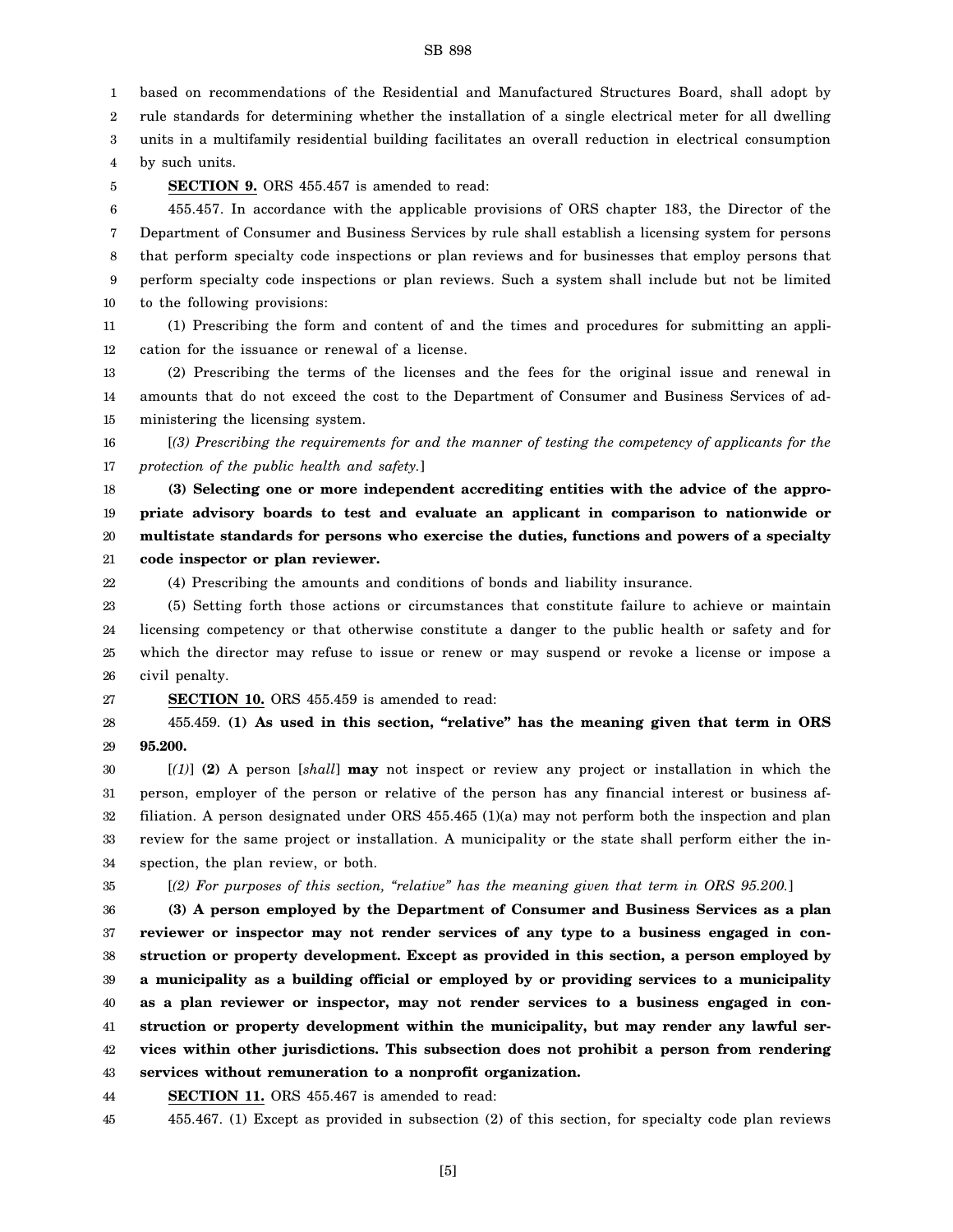1 of simple low-rise residential dwellings, the Department of Consumer and Business Services or a

2 3 municipality that administers a building inspection program under ORS 455.148 or 455.150 shall approve or disapprove the specialty code building plan:

4 5 (a) For a jurisdiction with a population that is less than 300,000, within 10 business days of receiving a complete application, or shall implement the process described in ORS 455.465.

6 7 (b) For a jurisdiction with a population that is 300,000 or more, within 15 business days of receiving a complete application, or shall implement the process described in ORS 455.465.

(2) The 10-day and 15-day requirements in subsection (1) of this section do not apply if:

9 10 (a) The plan requires approval by federal, state or local agencies outside the jurisdiction of the issuing agency;

11 12 (b) The plan is for a complex structure that requires additional review as determined by the department or municipality; or

13 14 15 (c) Based on conditions that exist in the affected municipality, the Director of the Department of Consumer and Business Services authorizes a different plan review schedule as described in a building inspection program submitted under ORS 455.148 or 455.150.

16 17 18 19 (3) For specialty code plan reviews of commercial structures, a municipality shall include in its building inspection program submitted under ORS 455.148 or 455.150 a process for plan review services. The municipality shall include in its program detailed reasons supporting the proposed plan review process. The plan review services provided by the municipality shall:

20 21 (a) Allow an applicant to defer the submittal of plans for one or more construction phases for a commercial construction project in accordance with the state building code; and

22 23 (b) Allow an applicant to receive permits for each of the phases of a commercial construction project as described in the state building code when the plan review for that phase is approved.

24 25 26 27 (4) For a phased commercial construction project as described in subsection (3) of this section, the municipality shall inform the applicant of the detailed plans necessary for each phase of the project and the estimated time for initial and phased review of the building plans for conformance with the state building code.

28 29 30 (5) An applicant submitting plans under subsection (3) of this section is responsible for ensuring that the project meets all specialty code requirements and that the project does not proceed beyond the level of approval authorized by the building official.

31 32 33 34 (6) **If the department or** a municipality [*that*] repeatedly fails to meet the plan review period described in this section or otherwise authorized in [*its*] **a** building inspection program submitted under ORS 455.148 or 455.150**, the department or the municipality** shall be considered to be engaging in a pattern of conduct of failing to provide timely plan reviews under ORS 455.160.

35

8

**SECTION 12.** ORS 455.469 is amended to read:

36 37 38 39 455.469. [*A*] **The Department of Consumer and Business Services, and a** municipality [*shall add to and make a part of its*] **conducting a** building inspection program under ORS 455.148 or 455.150**, shall include in its building inspection program** the policies [*and*]**, rules or** ordinances adopted by **the department or** the municipality to implement ORS 455.465 and 455.467.

40

**SECTION 13.** ORS 455.628 is amended to read:

41 42 43 44 455.628. (1) The Department of Consumer and Business Services or a municipality administering and enforcing a building inspection program under ORS 455.148 or 455.150 may not require a plan review for one and two family dwellings that are of conventional light frame construction, as defined by the department by rule, if:

45

(a) The plans for the dwelling are designed and stamped by a professional engineer registered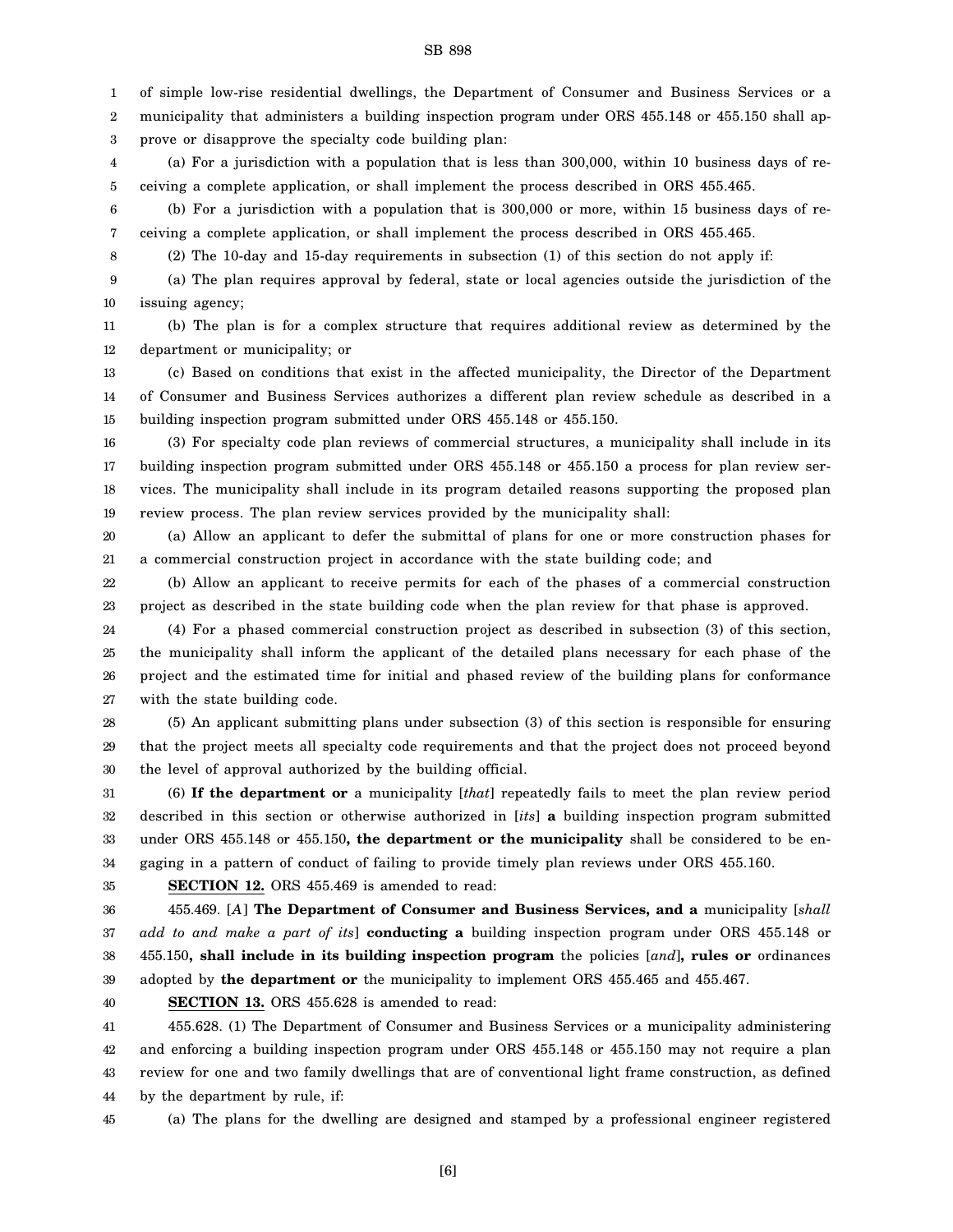(c) Prescribing the conditions for initial issuance, renewal and maintenance of the approval for

or inspections. The system shall include but not be limited to the following provisions:

- 41 42 a person [*certified*] **licensed** under ORS **455.457,** 455.715 to 455.740 or 479.810, including but not limited to the following provisions:
- 43 (A) Procedures and reports for plan approvals and inspections;

the renewal, \$200.

cation for the issuance or renewal of an approval.

- 44 45 (B) Ethical practices and prohibitions of conflicts of interests with manufacturers of prefabricated structures and manufacturers and suppliers of parts and services;
	- [7]

27 28 29 30 31 structure that is intended for delivery in another state. (b) A person may not engage in the business of providing prefabricated structure plan approvals or inspections without an approval issued by the Department of Consumer and Business Services. (3) In accordance with any applicable provisions of ORS chapter 183, the Director of the Department of Consumer and Business Services shall establish by rule a system for approval and reg-

ulation of businesses [*and persons who perform*] **that provide** prefabricated structure plan approvals

(a) Prescribing the form and content of and the times and procedures for submitting an appli-

(b) Prescribing the term of the approval and the fee for the original issue and renewal in an amount that does not exceed the cost of administering the approval system. The charge for review and approval of a third party inspection service shall not exceed, for the original issue, \$400 and for

23 24 25 26 fabricated structure that is intended for delivery in another state. (2)(a) A person may not engage in prefabricated structure plan approvals or inspections without being [*certified*] **licensed** under ORS [*455.715 to 455.740*] **455.720** or 479.810 **or section 19 of this 2019 Act** unless the person is providing plan approvals or inspections for a residential prefabricated

19 20 21 22 ture components may not contract with a municipality or a person to perform prefabricated structure plan approvals or inspections unless the person providing the plan approvals or inspections is [*certified or approved under subsection (2) of this section*] **licensed under ORS 455.720 or 479.810 or section 19 of this 2019 Act** or is providing plan approvals or inspections for a residential pre-

14 15 16 **(2) Except as provided under section 19 of this 2019 Act, inspections for compliance with the electrical specialty code shall be conducted by electrical inspectors appointed or licensed under ORS 479.810.**

*and licensing provisions shall be under the sole authority of the Electrical and Elevator Board in the*

455.705. (1) A manufacturer of prefabricated structures or manufacturer of prefabricated struc-

9 10 11 Dwelling Code shall be enforced by inspectors and building officials qualified pursuant to ORS 455.715 to 455.740. [*(2) Notwithstanding subsection (1) of this section, enforcement of electrical specialty code, permit*

6 7 8 nonperformance of a plan review pursuant to this section. **SECTION 14.** ORS 455.630 is amended to read: 455.630. (1) **Except as provided in subsection (2) of this section,** the Low-Rise Residential

4 5 two family dwelling plans. (2) The department or municipality is exempt from liability for any damages arising from the

(b) The engineer or architect is certified by the Director of the Department of Consumer and

3 Business Services **and licensed** under ORS [*455.720*] **455.457** as being qualified to examine one and

*Department of Consumer and Business Services.*]

**SECTION 15.** ORS 455.705 is amended to read:

1 2

12 13

17 18

SB 898

under ORS 672.002 to 672.325 or an architect registered under ORS 671.060; and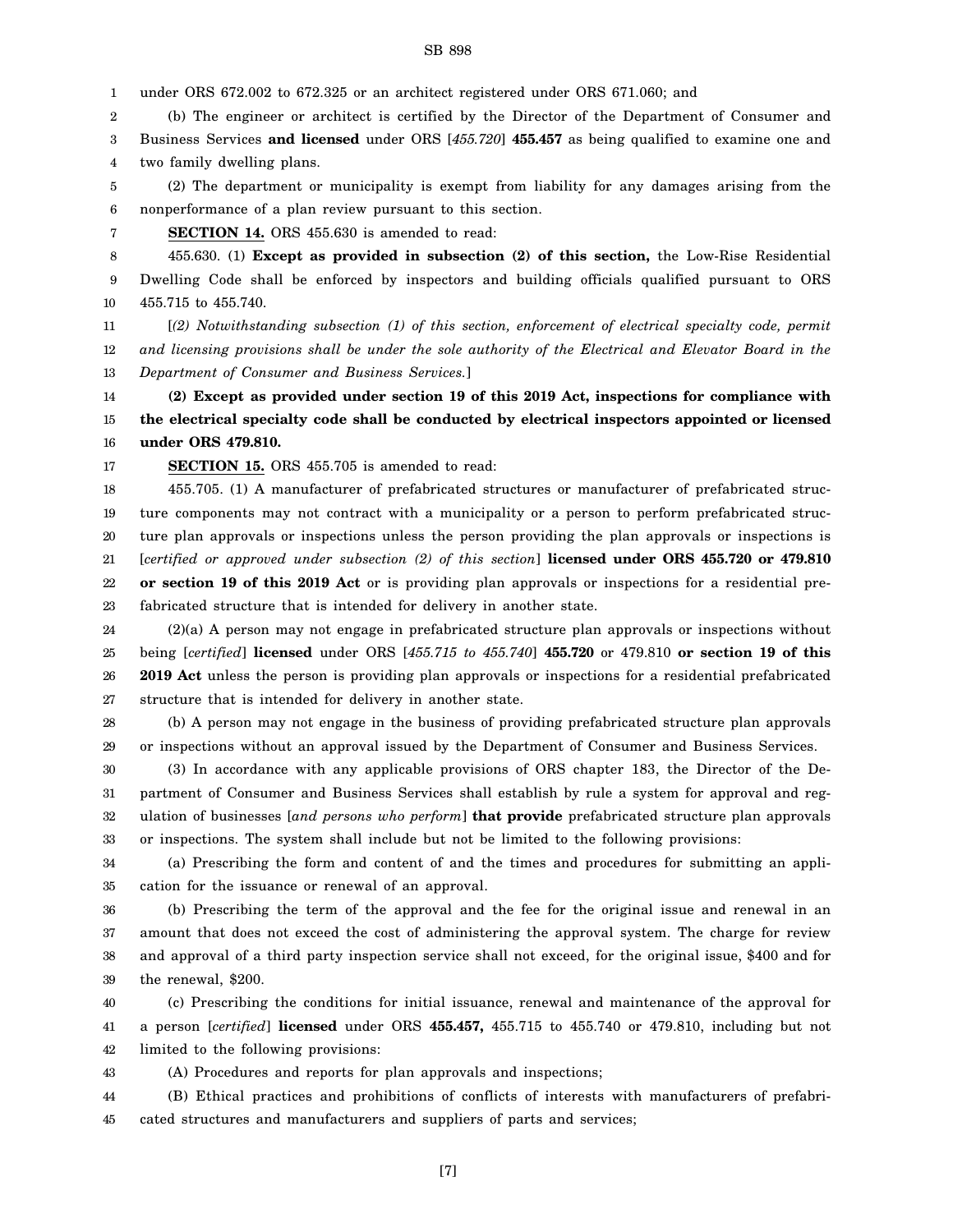1 (C) Insurance compliance requirements;

2 (D) Procedures for use and application of insignia of compliance; and

3 (E) Fees for and procedures for use and application of certification stamps.

4 5 6 7 (d) Prescribing other actions or circumstances that constitute failure to achieve or maintain approval competency or that otherwise constitute a danger to the public health or safety and for which the director may refuse to issue or renew or may suspend or revoke a certification, permit or certificate.

8 9 (e) Prescribing the authority of the department to perform oversight monitoring including but not limited to:

10

(A) Right of entry and access to third party records and information;

11 12 (B) Frequency, type and extent of the oversight monitoring and inspection of third party agencies and manufacturing facilities; and

13 (C) Frequency and description of information to be submitted as part of the monitoring process.

14 15 (f) Prescribing fees for monitoring conducted by the department at the manufacturing plant site or at third party inspection service locations, which fees shall not exceed \$60 per hour.

16 17 18 19 (4)(a) The department shall establish by rule a manufacturer compliance program to allow for plan approvals or inspections of prefabricated structures or prefabricated structure components at the facility at which the prefabrication takes place, including but not limited to the following provisions:

20 (A) Quality assurance programs;

21 (B) Procedures for use and application of insignia of compliance; and

22 (C) Fees for and procedures for use and application of certification stamps.

23 24 25 (b) A manufacturer of prefabricated structures shall provide the department with written notice at least 60 days before a manufacturer may provide for plan approval or inspection service as allowed under subsection (2) of this section.

26 27 28 29 (c) The department is not required to provide plan approval for or inspection of any prefabricated structure or prefabricated structure components unless the department has been notified in writing by the manufacturer of the prefabricated structure 180 days in advance of the proposed assumption of department inspections.

30 31 32 33 34 35 36 37 38 39 (5) A person may not rent, lease, sell, exchange, install or offer for rent, lease, sale, exchange or installation within this state a prefabricated structure constructed on or after July 1, 1991, unless it bears an insignia of compliance or certification stamp issued by the department or a third party indicating compliance with this state's building regulations and standards for prefabricated structures. The prohibition in this subsection does not apply to a residential prefabricated structure intended for delivery in another state unless the residential prefabricated structure is installed or offered for installation in this state. A prefabricated structure with an insignia of compliance or certification stamp shall be acceptable to municipalities as meeting the state building code regulations. Prefabricated structures constructed prior to July 1, 1991, are subject to the building code regulations in effect at the time of original construction.

40 41 (6) The provisions of this section do not apply to employees of the Department of Consumer and Business Services and testing laboratories approved under ORS chapters 447 and 479.

42 43 44 (7) For purposes of this section, "insignia of compliance" means the plate affixed to a structure by the Department of Consumer and Business Services or a third party to signify compliance with all state building code requirements for which the structure was inspected.

45 (8) Prefabricated structures or components found by the department or a third party to repre-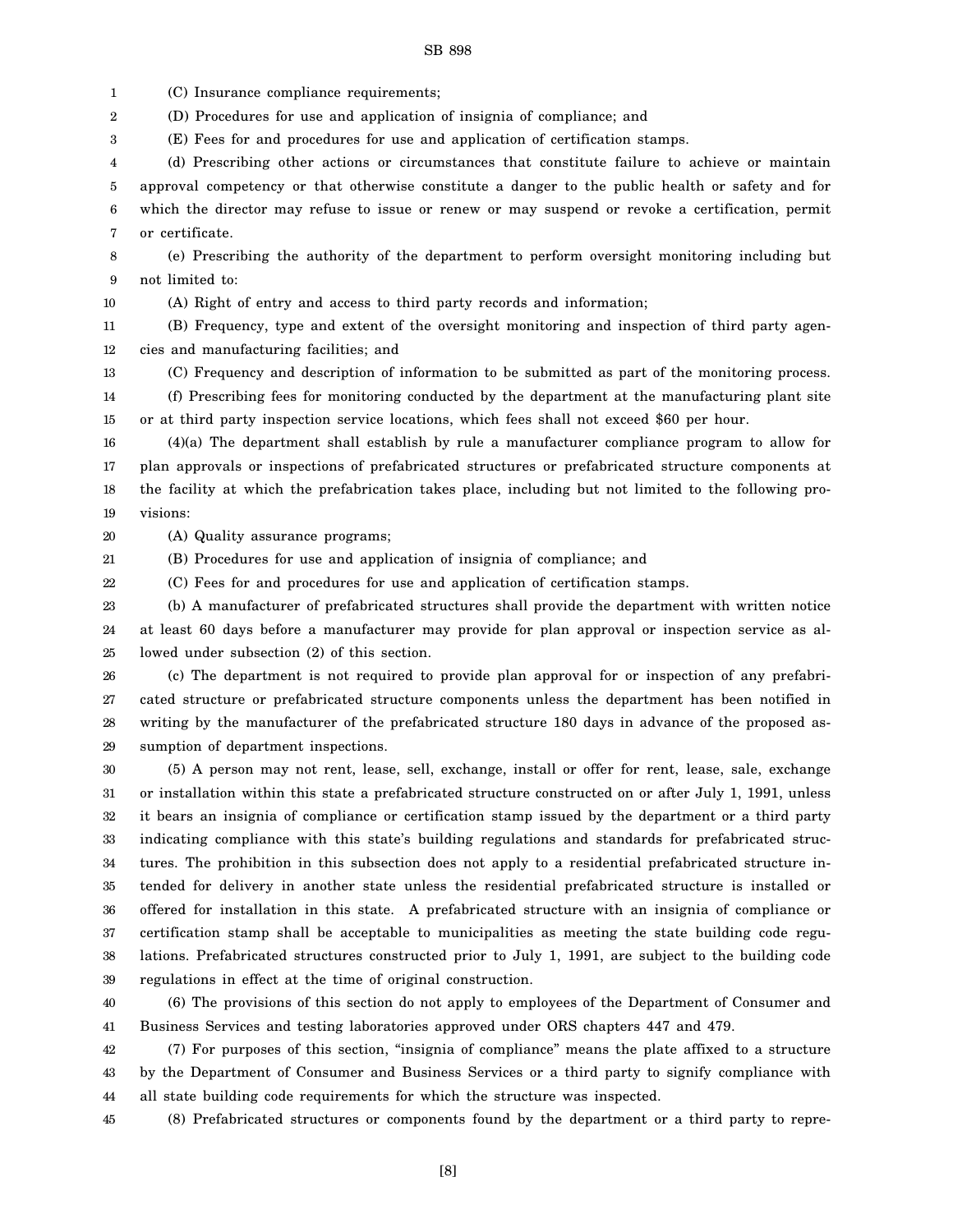1 2 3 4 5 6 7 8 9 10 11 12 13 14 15 16 17 18 19 20 21 22 23 24 25 26 27 28 29 30 31 32 33 34 35 36 37 38 39 40 41 42 43 sent a danger to public health or safety shall be brought into compliance with building code regulations or removed from the state. (9) All plan approvals and inspections of prefabricated structures and prefabricated components constructed at manufacturing plants outside of Oregon but intended for delivery into Oregon shall be performed by the department or conducted under ORS 455.430. **SECTION 16.** ORS 455.715 is amended to read: 455.715. As used in ORS 455.715 to 455.740, unless the context otherwise requires: (1) "Building official" means a person charged by a municipality with responsibility for administration and enforcement of the state building code in the municipality. (2) "Business of providing prefabricated structure plan approvals and inspections" means an independent contractor providing prefabricated structure plan approval or inspection services, or both, under the following specialty codes[*, as provided in ORS 455.020, 455.705 and 455.715*]: (a) Structural; (b) Mechanical; (c) Plumbing; (d) Electrical; and (e) Low-rise residential dwelling. (3) "Inspector" means: (a) A person, including a plans examiner, acting under the authority and direction of a building official and charged with the responsibility of routine enforcement of one or more specialty codes or parts of specialty codes; (b) A person, including a plans examiner, who provides enforcement of one or more specialty codes or parts of specialty codes and who is personally in the business of providing prefabricated structure plan approvals or inspections or is employed by such a business; (c) A specialized building inspector [*certified under ORS 455.723*] **licensed under section 19 of this 2019 Act** who [*is employed by*] **provides services to** a municipality or [*by*] **through** the Department of Consumer and Business Services; (d) A person employed by [*a municipality or*] the department**, or employed by or contracting with a municipality,** who is [*certified under ORS 455.732*] **licensed under ORS 455.720 and authorized by the department or municipality** to perform inspections under one or more specialty codes throughout a building code administrative region; or (e) A person designated by the Director of the Department of Consumer and Business Services to ensure compliance with a specialty code or with any requirement for a license, registration, certification, endorsement or other authorization to perform work related to the administration and enforcement of the state building code. **SECTION 17.** ORS 455.720 is amended to read: 455.720. (1) In accordance with applicable provisions of ORS chapter 183, to promote effective and uniform enforcement of the state building code by improving the competence of building officials and inspectors, the Director of the Department of Consumer and Business Services, with the advice of the **appropriate** advisory boards, shall **select one or more independent accrediting entities that the director determines to be competent to test and evaluate an applicant in comparison to nationwide or multistate standards for persons who exercise the duties, functions and powers of a building official or inspector.**[*:*]

SB 898

44 45 [*(a) Establish for building officials and inspectors reasonable minimum training and experience standards, including but not limited to courses or subjects for instruction, facilities for instruction,*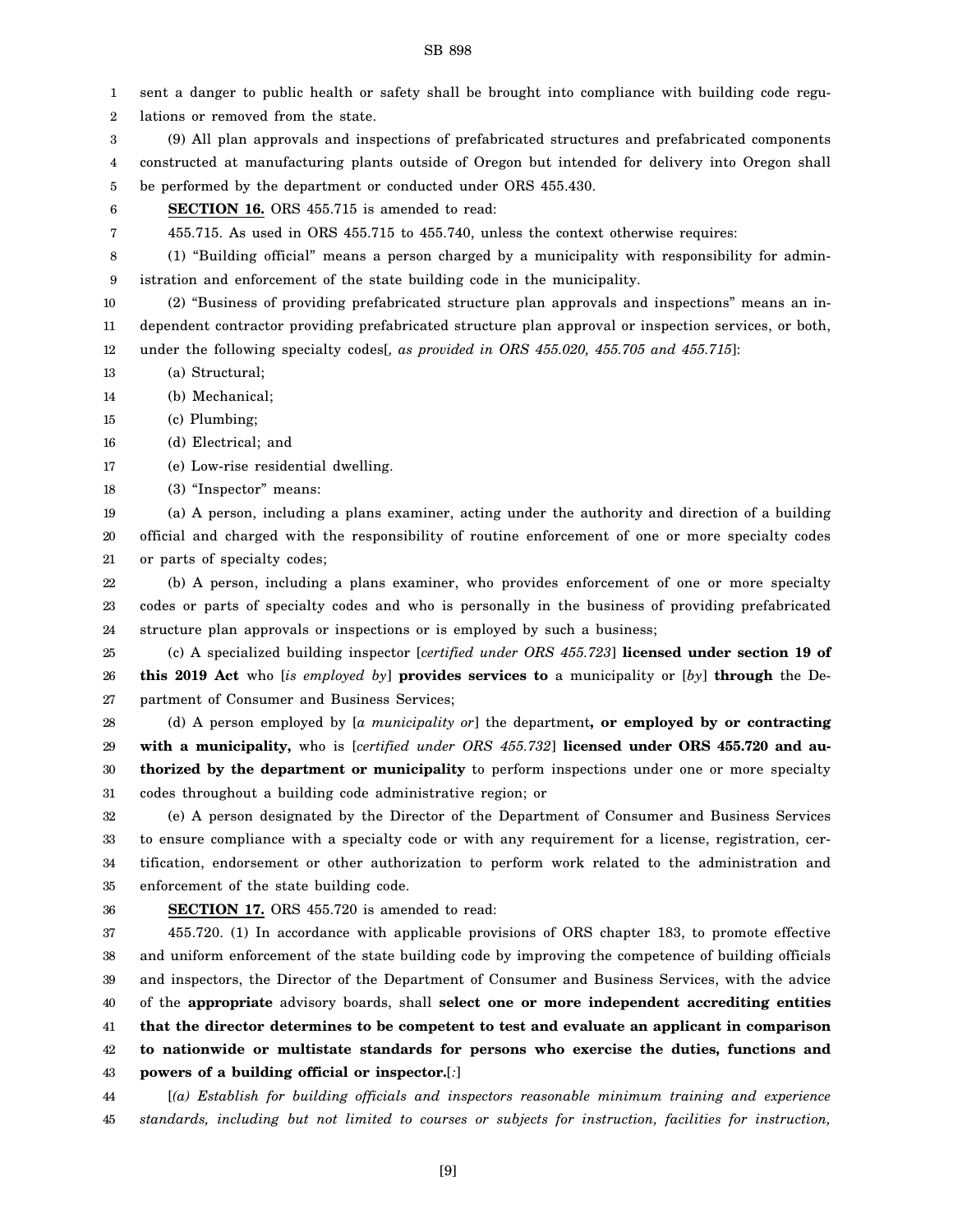1 *qualification of instructors and methods of instruction. The standards shall include provisions for de-*

2 *termining a practical experience equivalent.*]

3 4 5 6 [*(b) Establish a procedure to be used by municipalities to determine whether a person meets minimum standards or has minimum training to be appointed or employed as a building official or inspector. The procedure shall allow for a field examination of a person to determine if the person meets the practical experience equivalent of a minimum standard.*]

7 8 9 [*(c) Subject to such terms, conditions and classifications as the director may impose, certify building officials as being qualified, and revoke such certifications in the manner provided in ORS 455.740.*]

10 11 12 [*(d) Require an applicant for a certificate as a building official or inspector to demonstrate knowledge of the laws governing accessibility to buildings by persons with disabilities by passing an examination prescribed by the director.*]

13 14 [*(2) The director shall maintain and, upon request of municipalities, furnish information on applicants for appointment or employment as building officials or inspectors.*]

15 16 17 18 19 **(2)(a) A determination by an accrediting entity selected by the director under subsection (1) of this section that an applicant meets or exceeds nationwide or multistate standards for persons who exercise the duties, functions and powers of a building official is prima facie evidence that the applicant possesses the minimum education, training and skills required for certification by the director and licensure as a building official.**

20 21 22 23 24 25 **(b) A determination by an accrediting entity selected by the director under subsection (1) of this section that an applicant meets or exceeds nationwide or multistate standards for persons who exercise the duties, functions and powers of an inspector with regard to one or more specialty codes is prima facie evidence that the applicant possesses the minimum education, training and skills required for certification by the director and licensure as an inspector with regard to those specialty codes.**

26 27 28 29 30 **(c) Except as provided in ORS 455.740 or for other good cause set forth by the director in writing, the director shall certify the qualification of the applicant and issue or cause issuance of an appropriate license as a building official or inspector if the applicant meets or exceeds nationwide or multistate standards for persons who exercise the duties, functions and powers of a building official or an inspector.**

31 32 33 **(3) The director shall maintain and, upon request of municipalities, furnish information regarding whether a candidate for appointment or employment as a building official or inspector possesses a license under subsection (2) of this section.**

34 35 [*(3)*] **(4)** Pursuant to ORS chapter 183, the director shall adopt rules necessary to carry out the certification **and licensure** programs [*provided by subsection (1) of*] **described in** this section.

36 37 38 39 40 41 [*(4)*] **(5)** The director, by rule, may require evidence of completion of **relevant** continuing education [*covering any certification created under this section*] as a condition of maintaining [*the certification*] **a license issued under this section**. **When establishing continuing education requirements, the director shall give consideration to any relevant continuing education requirements in nationwide or multistate use.** Nothing in this subsection shall prohibit the director from delegating [*any of this power*] **the verification of continuing education** to a municipality.

42 43 44 45 [*(5) The director, with the advice of the appropriate advisory boards, may adopt rules for certifying inspectors as being qualified to enforce one or more particular specialty codes, subject to any terms, conditions and classifications the director may impose, and for revoking those certifications in the manner provided in ORS 455.740.*]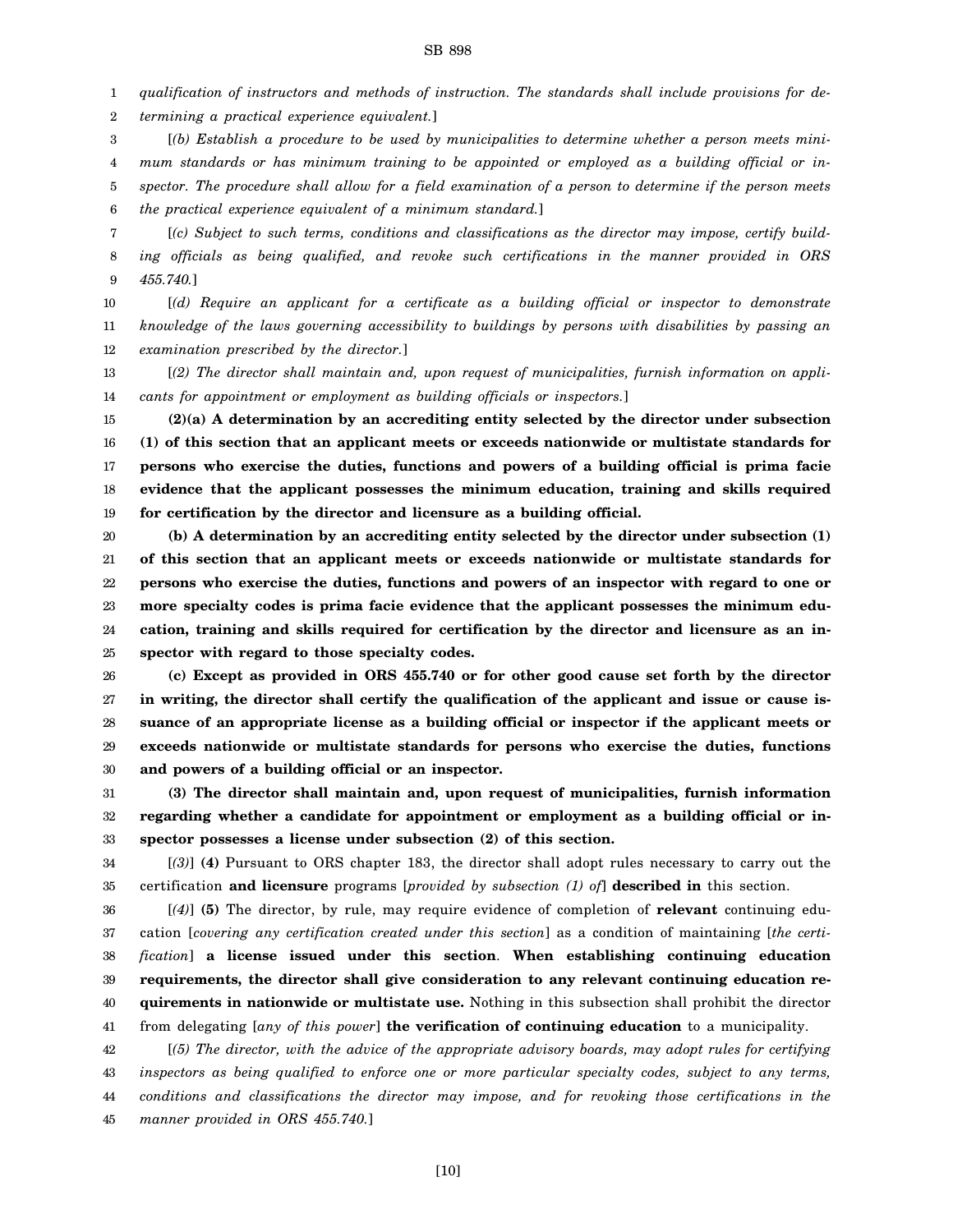1 2 **SECTION 18. Section 19 of this 2019 Act is added to and made a part of ORS 455.715 to 455.740.**

3 4 5 6 7 **SECTION 19. (1)(a) The Director of the Department of Consumer and Business Services, with the advice of the appropriate advisory boards, shall select one or more independent accrediting entities that the director determines to be competent to test and evaluate an applicant in comparison to nationwide or multistate standards for inspectors with regard to one or more specialty code parts identified by the director.**

8 9 10 **(b) The director shall consult with the appropriate advisory board prior to identifying specialty code parts for which an accrediting entity is to conduct testing and evaluations under this section.**

11 12 13 14 15 16 **(2)(a) A determination by an accrediting entity described under subsection (1) of this section that an applicant meets or exceeds nationwide or multistate standards for a specialty code inspector with regard to those specialty code parts identified by the director is prima facie evidence that the applicant possesses the minimum education, training and skills required for certification by the director and licensure as a specialized building inspector qualified to conduct inspections with regard to those specialty code parts.**

17 18 19 20 21 22 **(b) Notwithstanding ORS 446.250, 455.630, 455.720, 479.810 and 479.855, except as provided under ORS 455.740 or for other good cause set forth by the director in writing, the director shall certify the qualification of the applicant and issue or cause issuance of an appropriate license as a specialized building inspector if the applicant meets or exceeds nationwide or multistate standards for a specialty code inspector with regard to one or more specialty code parts identified by the director.**

23 24 25 **(3) An individual licensed as a specialized building inspector under this section may conduct inspections and enforce parts of specialty codes under ORS 479.510 to 479.945 and 479.950 and this chapter and ORS chapters 446, 447 and 693 as identified by the director.**

26 27 28 29 **(4) The director, in consultation with the State Plumbing Board, shall identify parts of the plumbing specialty code appropriate for inspection by specialized building inspectors and make certification and licensure as a specialized building inspector available with regard to the identified plumbing specialty code parts.**

30 31 32 33 34 **(5) Notwithstanding ORS 479.630, the director, in consultation with the Electrical and Elevator Board under ORS 479.810, shall identify parts of the electrical specialty code appropriate for inspection by specialized building inspectors and make certification and licensure as a specialized building inspector available with regard to the identified electrical specialty code parts.**

35

# **SECTION 20.** ORS 455.730 is amended to read:

36 37 38 39 40 455.730. [*No*] **A** person [*shall*] **may not** be appointed or employed as a building official [*or inspector by any municipality*]**, be employed as an inspector by the Department of Consumer and Business Services or be employed by or contract with a municipality as an inspector** unless the person has been certified as being qualified **and issued a license** under ORS 455.715 to 455.740, and the [*certification*] **license** has not lapsed or been revoked.

41 **SECTION 21.** ORS 455.732 is amended to read:

42 43 44 455.732. (1) As used in this section, "building code administrative region" means a region established by the Director of the Department of Consumer and Business Services under ORS 455.042 for the uniform administration of the state building code.

45 (2) The authority of the director under ORS 455.720 and [*455.723 to specify terms, conditions and*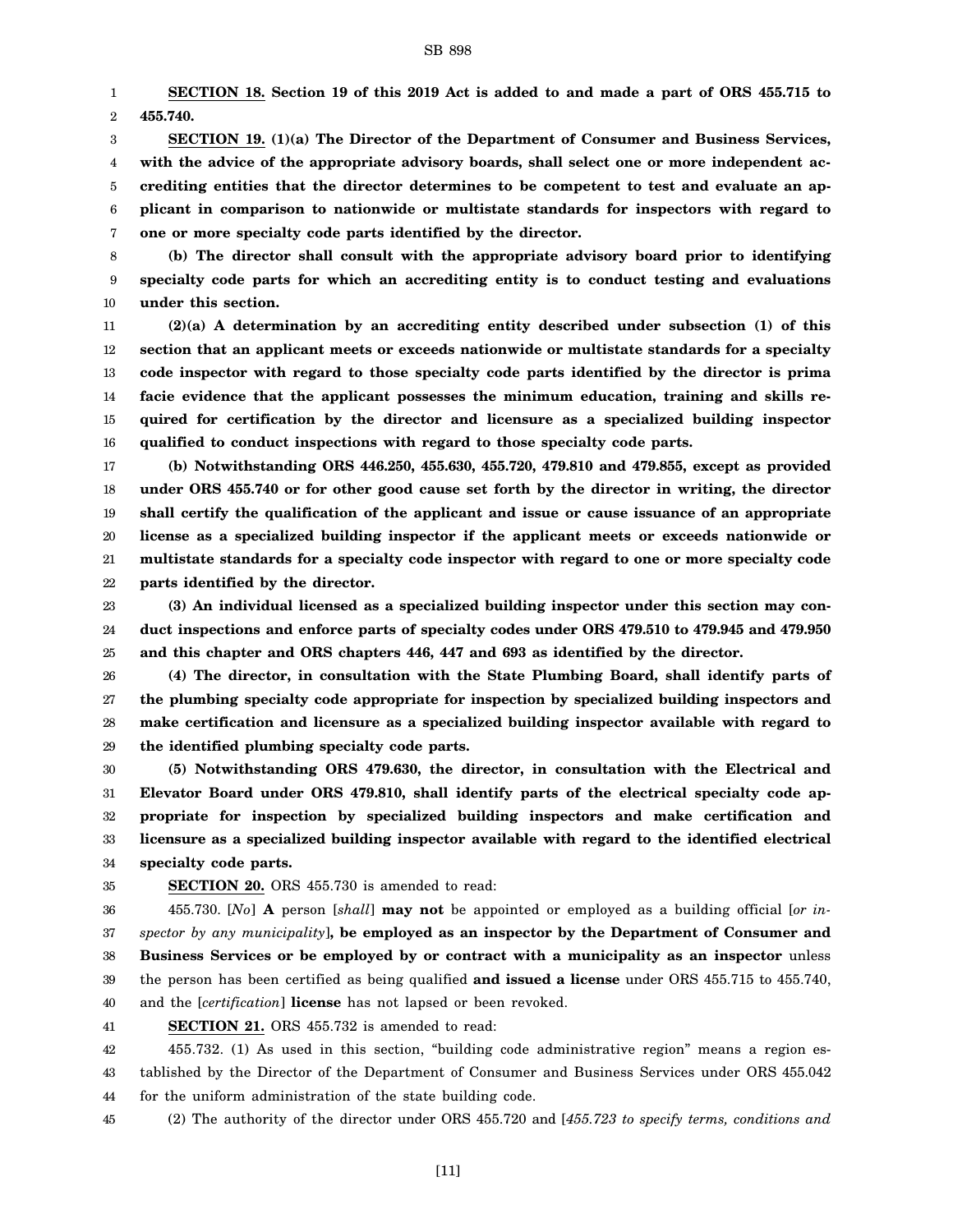1 2 3 *classifications*] **section 19 of this 2019 Act to identify specialty code parts** for the certification **and licensure** of inspectors includes the authority to certify **and license** an inspector to perform inspections under multiple specialty codes or parts of [*a specialty code*] **multiple specialty codes**.

4 5 6 7 8 [*(3) The director may provide for an inspector who is likely to be employed within a specific building code administrative region to be certified to perform inspections throughout a building code administrative region, whether within or outside of a municipality. The director may recognize any training program certified by the director under ORS 455.723 or 455.725 for purposes of certifying an inspector to perform inspections throughout a building code administrative region.*]

9 10 11 **(3) The certification and licensure of an individual under ORS 455.720 as a building official authorizes the employment of the individual as a building official under ORS 455.148 or 455.150 without any additional approval from the director.**

12 13 14 15 16 17 18 19 20 21 22 **(4)(a) The certification and licensure of an individual under ORS 455.720 as a specialty code inspector or under section 19 of this 2019 Act as a specialized building inspector authorizes the employment of, or contracting with, the individual by a municipality as an inspector under ORS 455.148 or 455.150 without any additional approval from the director. An individual employed by the Department of Consumer and Business Services or employed by or contracting with a municipality as an inspector may perform any inspections within the scope of the license held by the individual. If the individual is employed by the department, or is employed by or contracts with a municipality that is located within a building code administrative region, except as provided in paragraph (b) of this subsection, the individual may perform inspections throughout the building code administrative region, whether inside or outside of a municipality.**

23 24 25 26 **(b) Paragraph (a) of** this subsection does not require a municipality administering and enforcing a building inspection program under ORS 455.148 or 455.150 to allow an inspector [*certified under*] **described in paragraph (a) of** this subsection who is not employed by **or contracting with** the municipality to perform [*building*] inspections on behalf of the municipality.

27 28 29 [*(4) In determining the appropriate experience, training or other qualifications for an inspector under ORS 455.720 or 455.723, the director shall consult with the appropriate advisory boards. The factors to be considered by the director may include, but need not be limited to:*]

30 31 32 [*(a) Any factors specific to, or of particular relevance to, a specialty code or to the types of buildings, structures, systems or equipment in a geographic area that are inspected under the specialty code;*]

33 34 35 [*(b) Staffing levels or other specific criteria for building inspection programs established by a municipality where the inspector is likely to be employed or for building inspection programs established by the director; and*]

36 37 [*(c) Any factors specific to, or of particular relevance to, the building code administrative region within which the inspector is likely to be employed.*]

38 39 40 [*(5) In determining the scope of certifications and qualifications for an inspector, the director may utilize field training equivalency, independent evaluations or other methods the director deems appropriate.*]

41 **SECTION 22.** ORS 455.735 is amended to read:

42 43 44 455.735. (1) The Director of the Department of Consumer and Business Services may issue certificates **of qualification and licenses** for building officials and [*building*] inspectors under ORS 455.715 to 455.740.

45 (2) Any person desiring issuance of an initial [*certificate*] **license** as a building official or in-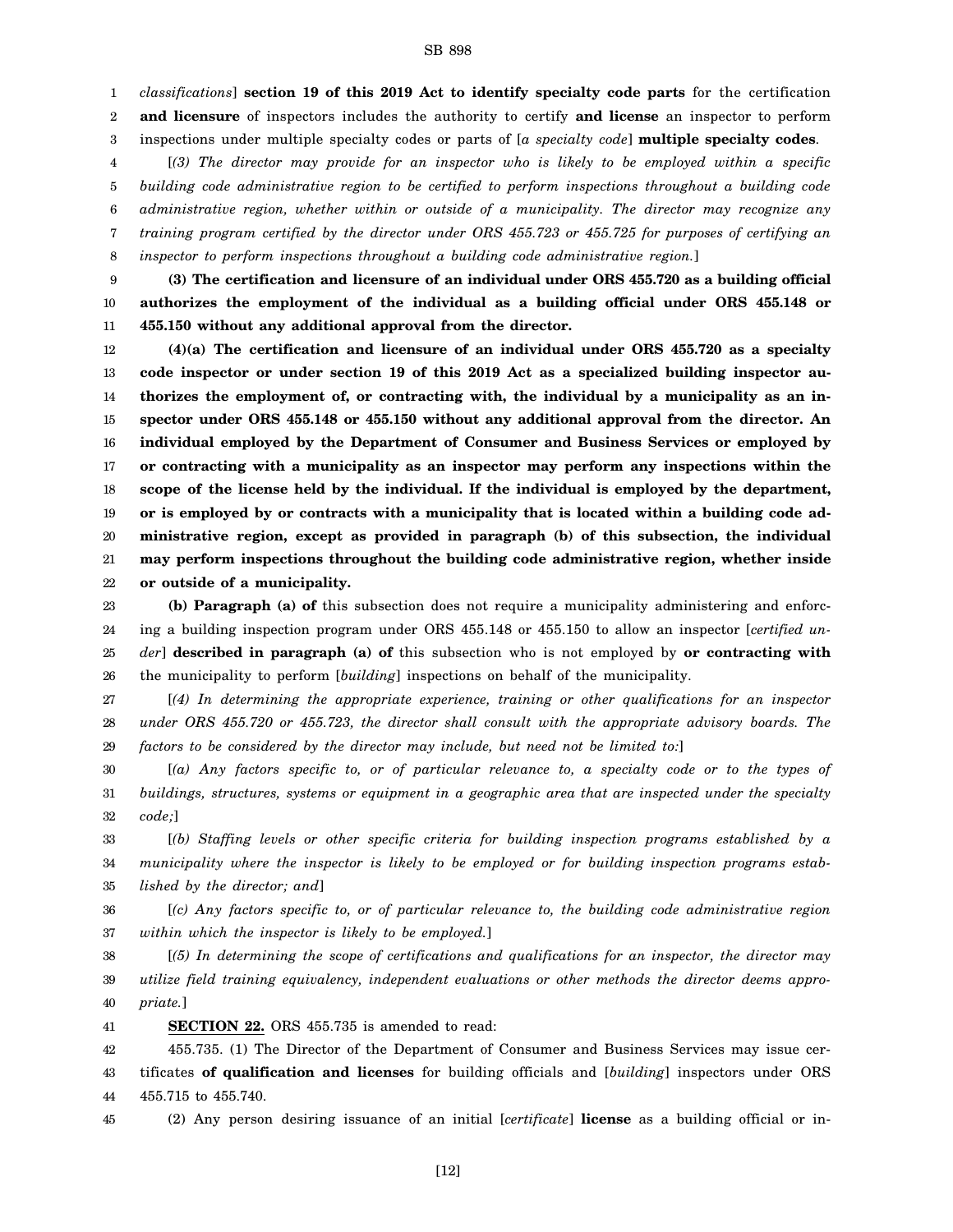spector shall make application to the director upon such forms as the director may prescribe for such purpose and pay an application fee. [*(3) If the director requires, by rule, an applicant for a particular certification to pass an examination prepared by a national organization, the applicant shall pay in addition to the fee required in subsection (2) of this section, the cost of the examination. If the director requires an applicant for cer-*

6 *tification to pass an examination administered by the Department of Consumer and Business Services,*

7 *the department may charge the applicant an examination administration fee.*]

8 9 [*(4) Upon determining that the applicant is qualified under ORS 455.715 to 455.740, the director shall issue a certificate or cause a certificate to be issued to the applicant.*]

10

11

- **(3) The applicant shall pay an accrediting entity described in ORS 455.720 or 455.737 or section 19 of this 2019 Act for any testing and evaluation of the applicant by the entity.**
- 12 13 14 15 [*(5)*] **(4)** A [*certificate*] **license** issued under [*this section*] **ORS 455.720 or section 19 of this 2019 Act** shall be valid for a term established by the Department **of Consumer and Business Services** by rule. An applicant for renewal of a [*certificate*] **license** shall submit an application on a form approved by the director and pay a renewal application fee.

16 17 [*(6)*] **(5)** The department may adopt rules establishing [*certificate*] **continuing education or other** renewal requirements and establishing reasonable fees under this section.

18 19 [*(7)*] **(6)** The department may charge fees for participation in training programs approved or established by the department under ORS 455.220 or 455.715 to 455.740.

20 **SECTION 23.** ORS 455.737 is amended to read:

21 22 23 24 25 455.737. [*(1) Notwithstanding ORS 455.720 (1), the Director of the Department of Consumer and Business Services, by rule, shall adopt criteria for review of the experience and training in building inspection and building plan review acquired by a person outside the State of Oregon. The criteria shall be adopted in a manner that facilitates review of a person's qualifications by a local building official.*]

26 27 28 29 30 31 32 33 34 35 36 **(1) Notwithstanding ORS 455.720 or section 19 of this 2019 Act, the Director of the Department of Consumer and Business Services, by rule, shall allow a person who is employed outside this state in a position substantially equivalent to that of a building official or an inspector to submit the results of testing and evaluation by an independent accrediting entity that is not described in ORS 455.720 or section 19 of this 2019 Act when filing an application under ORS 455.735. In addition to any other fees, the director may charge a fee to cover any additional cost incurred by the director in processing an application under this section. Except as provided under ORS 455.740 or for other good cause set forth by the director in writing, the director shall certify the qualification of the person and issue or cause issuance of a license under ORS 455.720 as a building official or inspector or under section 19 of this 2019 Act as a specialized building inspector if the director determines that:**

37 38 **(a) The accrediting entity applied nationwide or multistate standards to test and evaluate the applicant;**

39 40 41 42 43 **(b) The nationwide or multistate standards are as reliable as the standards employed by independent accrediting entities described in ORS 455.720 or section 19 of this 2019 Act; and (c) The accrediting entity found that the applicant meets or exceeds nationwide or multistate standards for persons who exercise the duties, functions and powers of a building official or an inspector.**

44 45 [*(2)(a)*] **(2)** A local building official who wishes to employ **or contract with** a person who is not certified **and licensed** under ORS [*455.735*] **455.720 or section 19 of this 2019 Act** as an inspector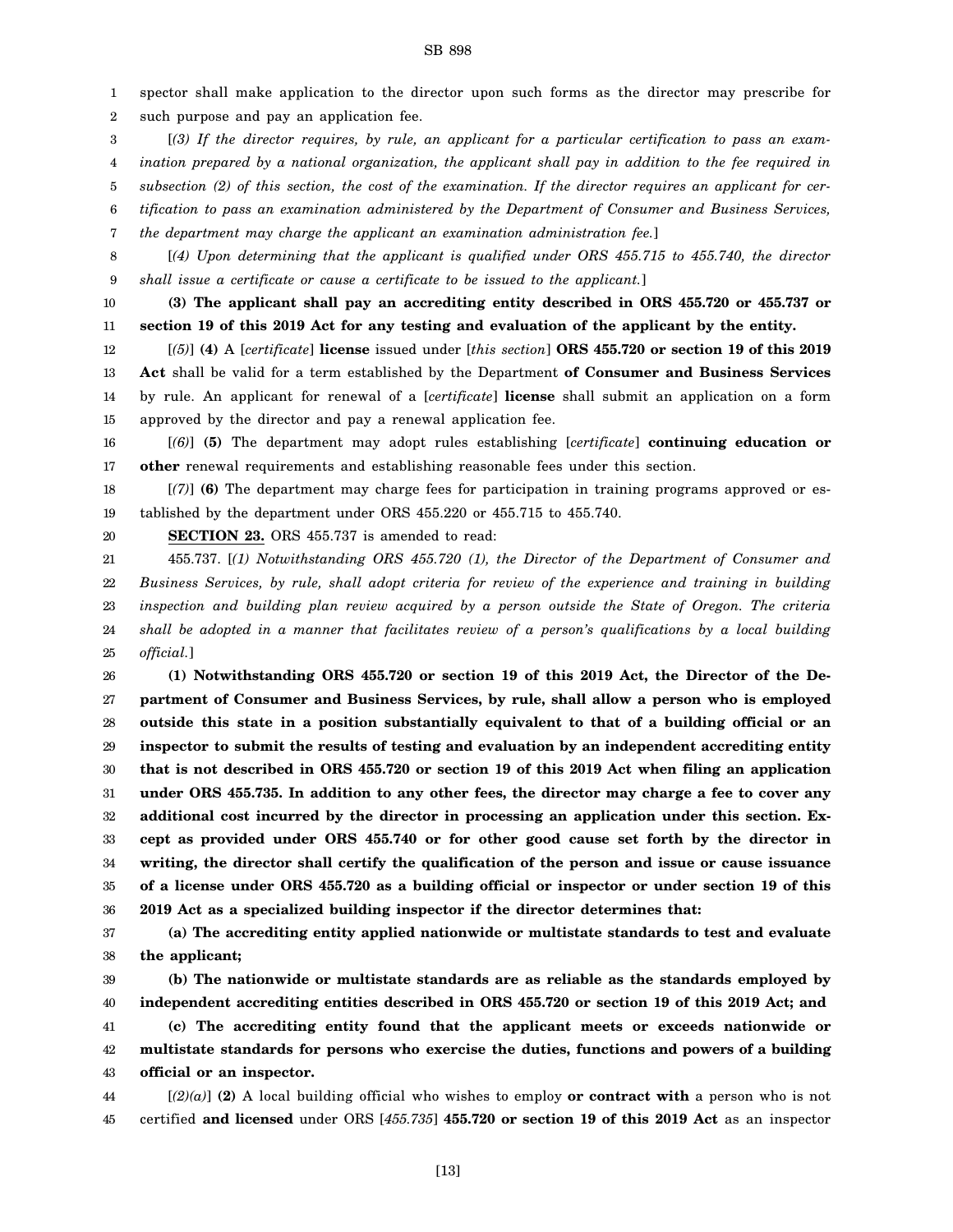1 2 3 4 5 6 7 8 9 10 11 12 13 14 15 16 17 18 19 20 21 22 23 24 25 26 27 28 29 30 31 32 33 34 35 36 37 38 39 40 41 42 [*shall*] **may** submit the person's [*qualifications*] **testing and evaluation information** to the director **on behalf of the person for processing under subsection (1) of this section**. [*The director shall review the stated qualifications against the criteria adopted under subsection (1) of this section, including verification of experience and training*]. The director shall respond to the local building official in writing within 10 working days of receiving the [*applicant's qualifications*] **information**, stating whether the person [*meets the applicable criteria*] **qualifies for certification and licensure**. [*(b) Upon application and payment of the required fee, the director shall allow a person whose qualifications meet the criteria adopted under subsection (1) of this section to sit for any examination necessary for the required certification.*] **(3) This section does not prohibit a person who is employed outside this state from applying for a license as described in ORS 455.720 or section 19 of this 2019 Act. SECTION 24.** ORS 455.740 is amended to read: 455.740. (1) Subject to ORS chapter 183, the Director of the Department of Consumer and Business Services may deny, condition, suspend, revoke or refuse to renew [*a certificate*] **the license** of a building official or inspector if the director finds that the building official or inspector has: (a) Consistently failed to act in the public interest in the performance of duties; (b) Failed to complete [*the*] continuing education requirements [*as required under ORS 455.720 (4)*] **established by the director**; (c) Provided false information to the Department **of Consumer and Business Services**; or (d) Committed an act described in ORS 455.125**, 455.127** or 455.129. (2) In any revocation proceeding under this section, the municipality that employs the building official or inspector shall be entitled to appear as a party in interest, either for or against the revocation. (3) When a [*certification*] **license** is suspended or revoked under this section, the director may also suspend, deny or place conditions on that person's right to reapply for [*certification*] **licensing** under ORS 455.735 for a period not to exceed 12 months. (4) This section does not limit or otherwise affect the authority of a municipality to dismiss or suspend a building official or inspector at the discretion of the municipality. (5) Notwithstanding the requirements of subsections (1) to (4) of this section, the director may adopt rules that: (a) Allow [*certifications*] **licenses** to be placed on inactive status; and (b) Extend continuing education compliance requirements in case of illness or hardship. **SECTION 25.** ORS 455.770 is amended to read: 455.770. (1) In addition to any other authority and power granted to the Director of the Department of Consumer and Business Services under ORS 446.003 to 446.200, 446.225 to 446.285, 446.395 to 446.420, 479.510 to 479.945, 479.995 and 480.510 to 480.670 and this chapter and ORS chapters 447, 460 and 693, with respect to municipalities, building officials and inspectors, if the director has reason to believe that there is a failure to enforce or a violation of any provision of the state building code or ORS 446.003 to 446.200, 446.225 to 446.285, 446.395 to 446.420, 479.510 to 479.945, 479.995 or 480.510 to 480.670 or this chapter or ORS chapter 447, 460 or 693 or any rule adopted under those statutes, the director may: (a) Examine building code activities of the municipality;

43 (b) Take sworn testimony; and

44 45 (c) With the authorization of the Office of the Attorney General, subpoena persons and records to obtain testimony on official actions that were taken or omitted or to obtain documents otherwise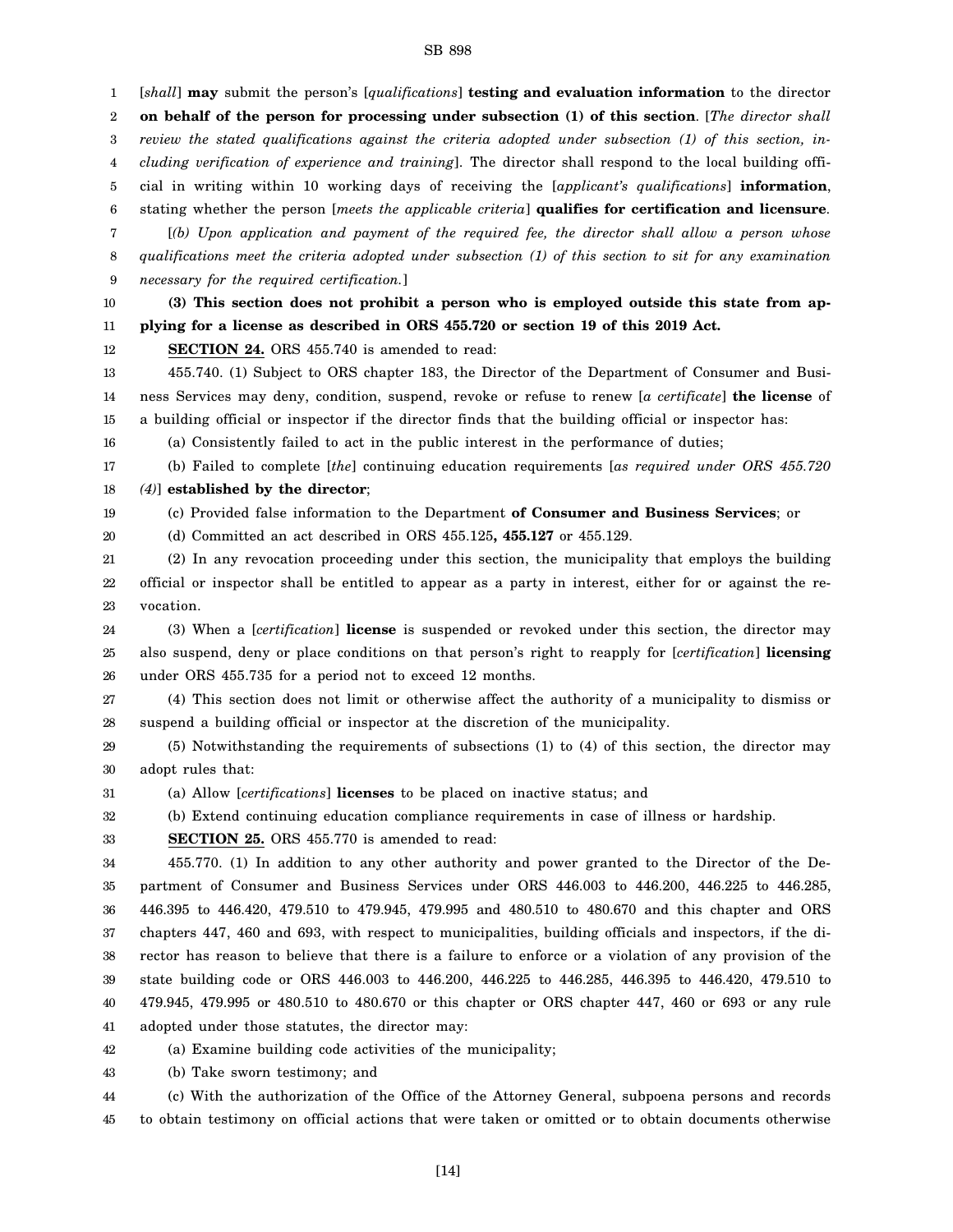1 subject to public inspection under ORS 192.311 to 192.478.

2 3 (2) The investigative authority authorized in subsection (1) of this section covers the violation or omission by a municipality related to enforcement of codes or administrative rules, [*certification*]

4 5 **licensing** of inspectors or financial transactions dealing with permit fees and surcharges under any of the following circumstances when:

6 (a) The duties are clearly established by law, rule or agreement;

7 (b) The duty involves procedures for which the means and methods are clearly established by

8 law, rule or agreement; or

9 (c) The duty is described by clear performance standards.

10 11 12 13 (3) Prior to starting an investigation under subsection (1) of this section, the director shall notify the municipality in writing setting forth the allegation and the rules or statutes pertaining to the allegation and give the municipality 30 days to respond to the allegation. If the municipality does not satisfy the director's concerns, the director may then commence an investigation.

14 15 (4) If the Department of Consumer and Business Services or the director directs corrective action, the following shall be done:

16 17 (a) The corrective action shall be in writing and served on the building official and the chief executive officers of all municipalities affected;

18 19 (b) The corrective action shall identify the facts and law relied upon for the required action; and (c) A reasonable time shall be provided to the municipality for compliance.

20 21 22 23 24 (5) The director may revoke any authority of the municipality to administer any part of the state building code or ORS 446.003 to 446.200, 446.225 to 446.285, 446.395 to 446.420, 479.510 to 479.945, 479.995 or 480.510 to 480.670 or this chapter or ORS chapter 447, 460 or 693 or any rule adopted under those statutes if the director determines after a hearing conducted under ORS 183.413 to 183.497 that:

25 (a) All of the requirements of this section and ORS 455.775 and 455.895 were met; and

26 (b) The municipality did not comply with the corrective action required.

27 **SECTION 26.** ORS 479.530 is amended to read:

28

479.530. As used in ORS 479.510 to 479.945 and 479.995, unless the context requires otherwise:

29 30 31 (1) "Approved testing laboratory" means a testing laboratory that meets criteria for electrical product evaluation established by the Director of the Department of Consumer and Business Services with the approval of the Electrical and Elevator Board under ORS 479.730.

32 (2) "Board" means the Electrical and Elevator Board established under ORS 455.138.

33 34 (3) "Certified electrical product" means an electrical product that is certified under ORS 479.760 and that is not decertified.

35 36 37 [*(4) "Competent inspection service" means an electrical inspection service of a city or county administered under ORS 455.148 or 455.150 that employs electrical inspectors who are certified to meet standards under ORS 479.810.*]

38 39 40 41 [*(5)*] **(4)** "Commercial electrical air conditioning equipment" means heating, cooling, refrigeration, dehumidifying, humidifying and filtering equipment used for climatizing or moving of air if used in commerce, industry or government and if installed in a place not accessible to the general public other than the switches regulating the operation of the equipment.

42 43 44 [*(6)*] **(5)** "Demarcation point" means the place of interconnection between the communications cabling, terminal equipment or protective apparatus of the telecommunications service provider and the customer's premises.

45

[*(7)*] **(6)** "Department" means the Department of Consumer and Business Services.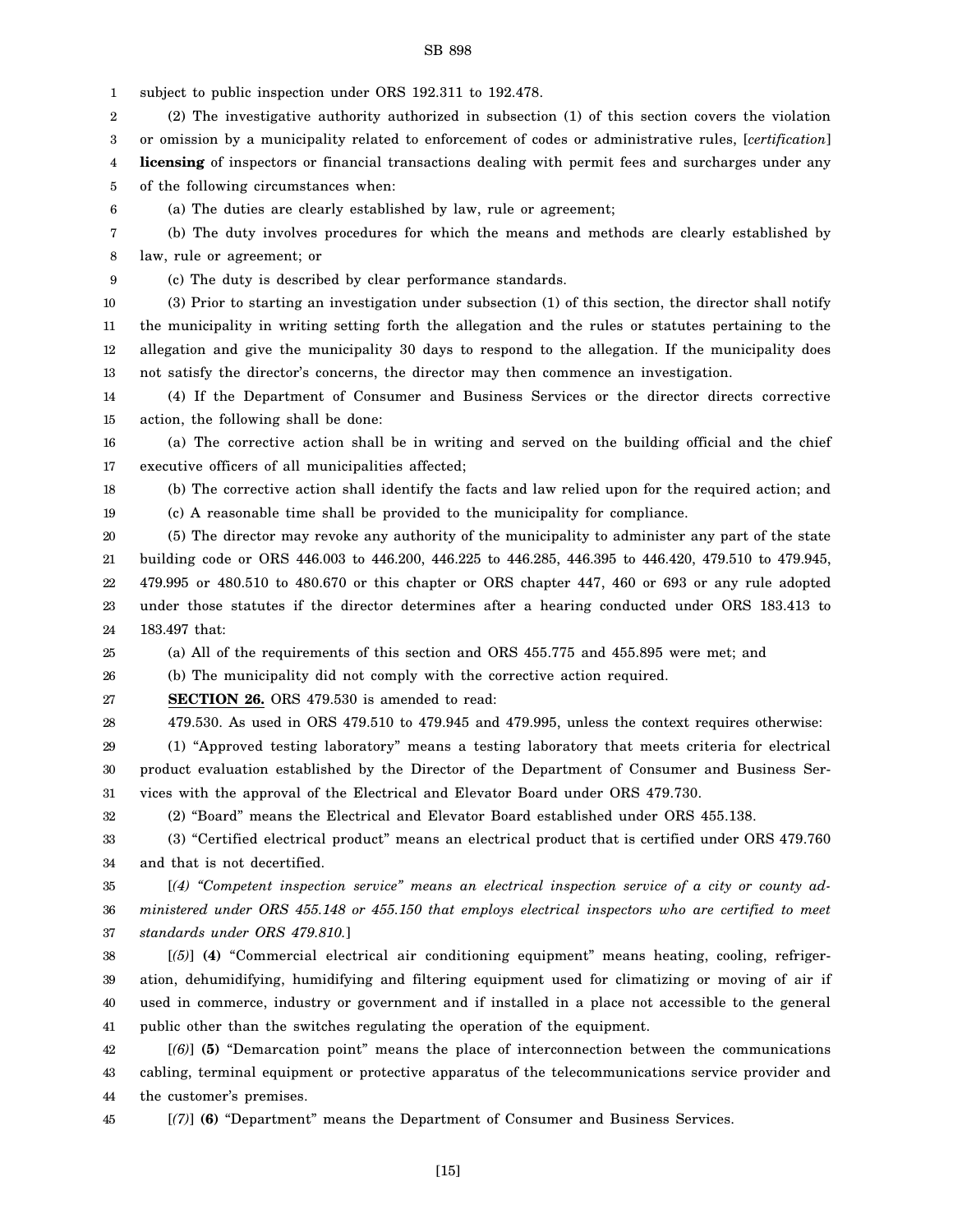1 2 3 4 [*(8)*] **(7)** "Director" means the Director of the Department of Consumer and Business Services. [*(9)*] **(8)** "Dwelling unit" means one or more rooms for the use of one or more persons as a housekeeping unit with space for eating, living and sleeping and permanent provisions for cooking and sanitation.

5 6 7 8 9 [*(10)*] **(9)** "Electrical installations" means the construction or installation of electrical wiring and the permanent attachment or installation of electrical products in or on any structure that is not itself an electrical product. "Electrical installation" also means the maintenance or repair of installed electrical wiring and permanently attached electrical products. "Electrical installation" does not include an oil module.

10 11 12 [*(11)*] **(10)** "Electrical product" means any electrical equipment, material, device or apparatus that, except as provided in ORS 479.540, requires a license or permit to install and either conveys or is operated by electrical current.

13 14 [*(12)*] **(11)** "Equipment" means any material, fittings, devices, appliances, fixtures, apparatus or the like that are used as part of or in connection with an electrical installation.

15 [*(13)*] **(12)** "Field evaluation firm" means an independent organization that provides:

16 (a) Evaluations or testing, or both; and

17 18 (b) Documentation regarding compliance with electrical product safety standards and with the electrical installation safety code.

19 20 21 22 [*(14)*] **(13)** "Industrial electrical equipment" means electrical products used in industry or government that utilize electric energy for mechanical, chemical, heating, lighting or similar purposes, that are designed to service or produce a product and that are used directly in the production of the service or product.

23 24 25 26 [*(15)*] **(14)** "Installation label" means an adhesive tag issued by governmental agencies that administer the Electrical Safety Law to licensed electrical contractors for application to those minor electrical installations for which the board by rule determines to be appropriate for random inspections.

27 28 29 30 [*(16)*] **(15)** "License" means a permit issued by the department under ORS 479.630 authorizing the person whose name appears as licensee thereon to act as an electrical contractor, supervising electrician, journeyman electrician, electrical apprentice or limited elevator journeyman as indicated thereon.

31 32 [*(17)*] **(16)** "Minimum safety standards" means safety standards prescribed by concurrence of the board and the director under ORS 479.730.

33 [*(18)*] **(17)** "Multifamily dwelling" means a building containing more than one dwelling unit.

34 35 36 ([*19)*] **(18)** "Oil module" means a prefabricated structure manufactured to the specifications of the purchaser and used outside this state in the exploration for or processing or extraction of petroleum products.

37 38 [*(20)*] **(19)** "Permit" means an official document or card issued by the enforcing agency to authorize performance of a specified electrical installation.

39 [*(21)*] **(20)** "Single family dwelling" means a building consisting solely of one dwelling unit.

40 41 42 [*(22)*] **(21)** "Telecommunications service provider" means a telecommunications carrier as defined in ORS 133.721 or a telecommunications utility or competitive telecommunications provider, both as defined in ORS 759.005.

43 44 [*(23)*] **(22)** "Uncertified product" means any electrical product that is not an electrical product certified under ORS 479.760.

45 **SECTION 27.** ORS 479.810 is amended to read: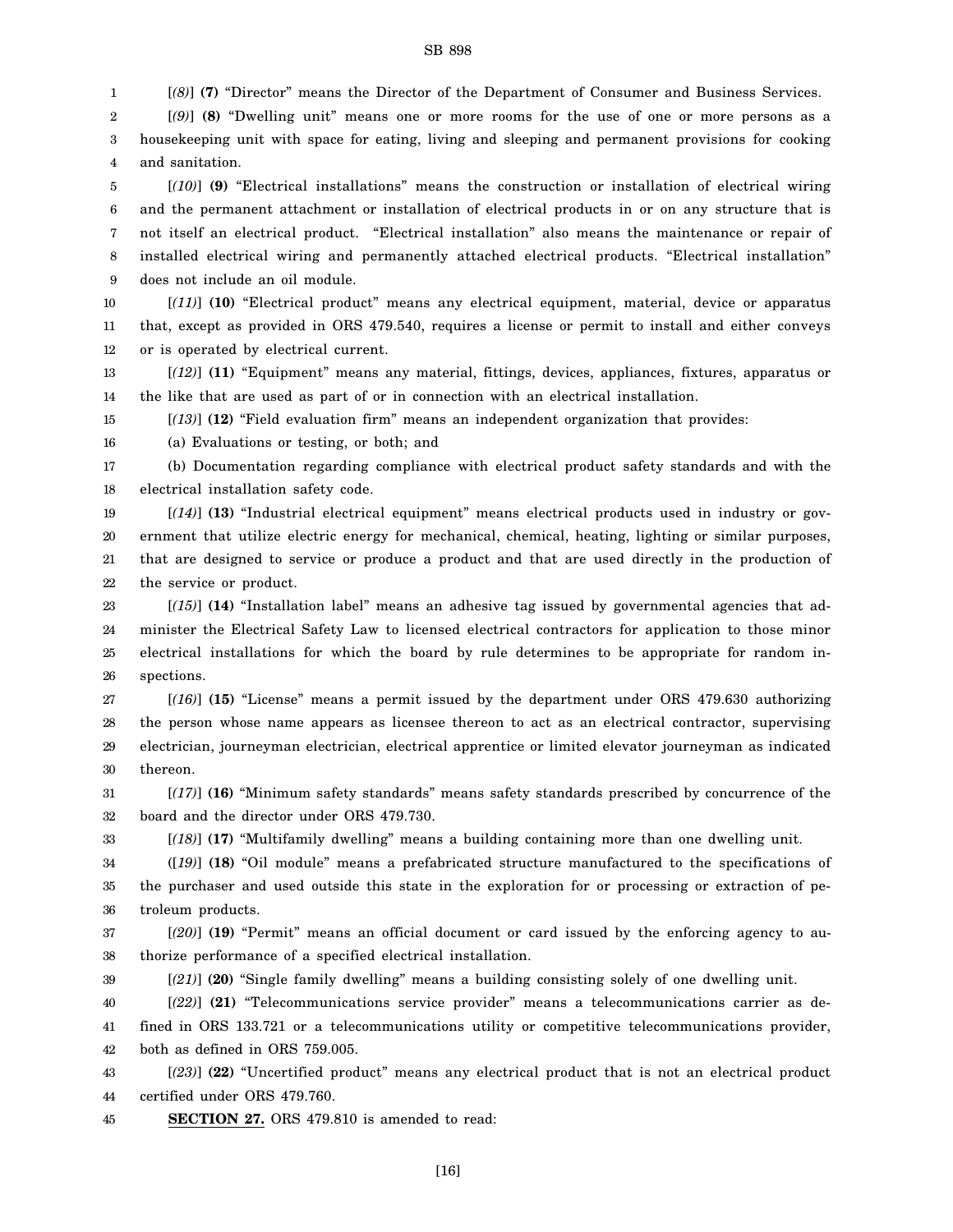1 2 3 4 5 6 7 8 479.810. (1) The Electrical and Elevator Board shall administer and enforce ORS 479.510 to 479.945 and 479.995. The Director of the Department of Consumer and Business Services shall appoint an adequate staff of competent persons experienced and trained to serve as electrical inspectors **for the Department of Consumer and Business Services**. **The director shall also make licensure available to persons qualifying under this section to perform electrical specialty code inspections on behalf of municipalities under ORS 455.148 or 455.150.** The board shall assist the director in reviewing determinations made by the staff involving electrical installations or products and to assist in formulating rules under ORS 479.730.

9 10 11 12 (2) The director, in consultation with the board, shall appoint a representative of the department's staff of electrical inspectors **appointed under subsection (1) of this section** who shall serve [*ex officio*] as secretary of the board. This person shall be known as the Chief Electrical Inspector.

13

(3) The director shall [*certify*] **appoint or license** a person as an electrical inspector if:

14 (a) The person:

15 (A) Completes a general journeyman electrical apprenticeship program in Oregon;

16 (B) Has two years' experience as a licensed electrician in Oregon; and

17 (C) Passes the examination required for certification as a supervising electrician; or

18 (b) For a person with experience outside the State of Oregon, the person:

19 (A)(i) Has five years' experience in commercial or industrial electrical inspection; and

20 (ii) Passes the examination required for certification as a general supervising electrician; or

21 22 (B) Has six years of out-of-state experience as an electrician and passes the examination required for certification as a general supervising electrician.

23 24 25 26 27 28 (4) The board may, by rule, allow [*certification*] **appointment or licensure** of persons as electrical inspectors with experience or training that does not meet the requirements specified in subsection (3) of this section. **However, experience and training requirements for licensure under this subsection must be based on a comparison to nationwide or multistate standards for electrical inspector experience and training and must require that the licensee meet or exceed those nationwide or multistate standards.**

29 30 (5) Rules adopted under this section shall provide for the recognition of equivalent experience acquired by a person outside the State of Oregon.

31 32 33 (6) An examination taken for purposes of applying for [*certification*] **appointment or licensing** as an electrical inspector under this section shall not be valid for use in an application to become licensed as a supervising electrician.

34 35 36 37 38 39 40 41 42 43 **(7) The licensure of an individual under this section as an electrical inspector authorizes the employment of, or contracting with, the individual as an electrical inspector under ORS 455.148 or 455.150 without any additional approval from the director or the board. If the individual is employed by the department or is employed by or contracts with a municipality that is located within a building code administrative region, except as provided in this subsection, the individual may perform electrical inspections throughout the building codes administrative region, whether inside or outside of a municipality. This subsection does not require a municipality administering and enforcing a building inspection program under ORS 455.148 or 455.150 to allow an electrical inspector who is not employed by or contracting with the municipality to perform inspections on behalf of the municipality.**

44 45 **(8) Notwithstanding subsection (3) of this section, the board shall identify electrical specialty code parts appropriate for inspection by specialized building inspectors qualified under**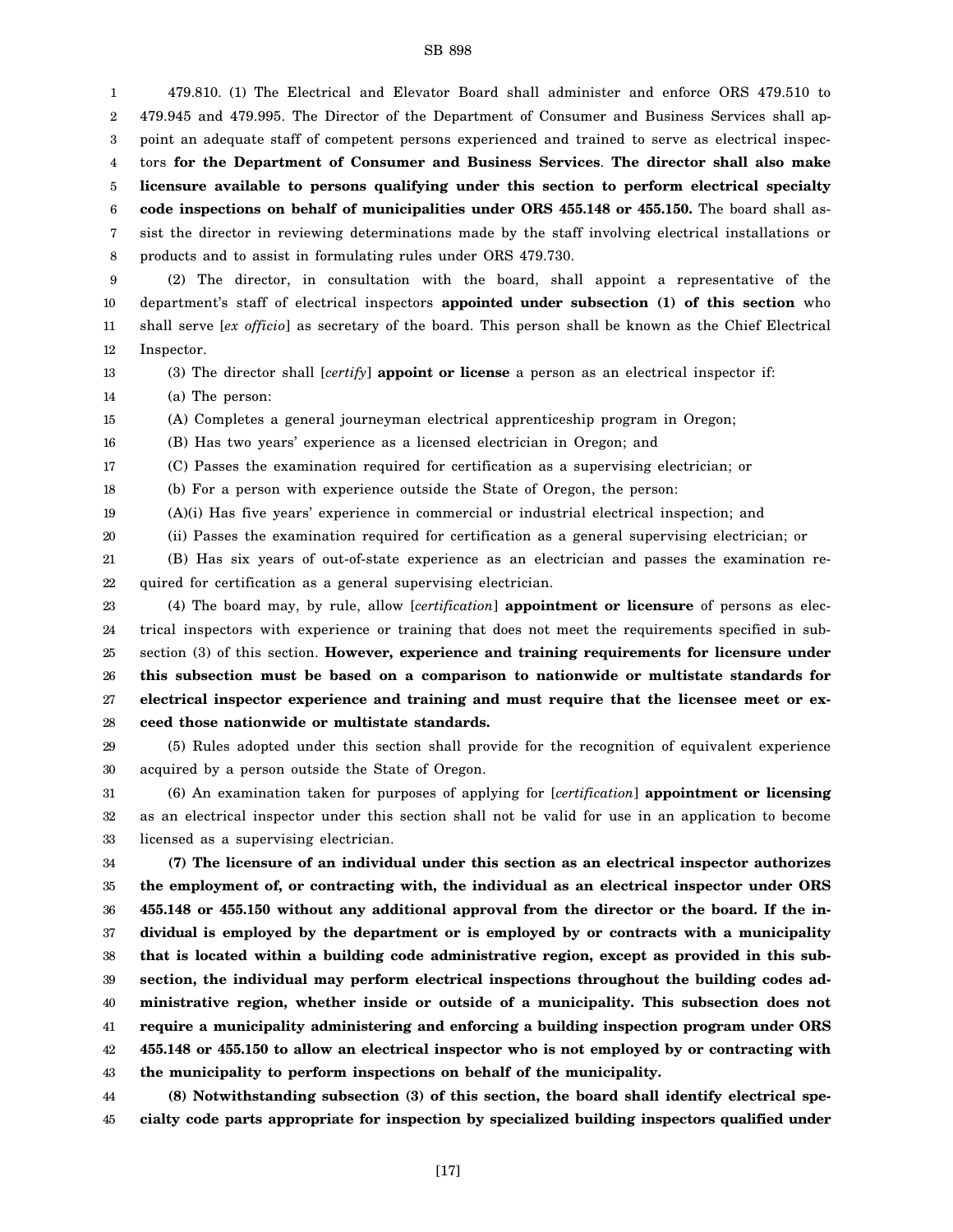1 2 3 4 5 6 7 8 9 10 11 12 13 14 15 16 17 18 19 20 21 22 23 24 25 26 27 28 29 30 31 32 33 34 35 36 37 38 39 40 41 42 43 44 45 **section 19 of this 2019 Act and report the information to the director. SECTION 28. Notwithstanding ORS 455.630 and 479.810 and section 19 of this 2019 Act, an individual holding a lapsed authorization to conduct inspections as a specialized building inspector with regard to plumbing specialty code parts or electrical specialty code parts may, upon payment of a license fee, obtain a license under section 19 of this 2019 Act as a specialized building inspector to conduct inspections with regard to plumbing specialty code parts or electrical specialty code parts. This section does not require the Director of the Department of Consumer and Business Services to issue a license if the lapsed authorization was at any time denied, conditioned, suspended or revoked under ORS 455.740. An applicant for licensure under this section must apply for the license before January 1, 2022. Upon issuance, a specialized building inspector license issued under this section shall for all purposes be treated as a specialized building inspector license issued under section 19 of this 2019 Act. SECTION 29.** ORS 480.525 is amended to read: 480.525. (1) ORS 480.510 to 480.670 do not apply to: (a) Boilers and pressure vessels under federal safety regulations or control. (b) Domestic water heaters designed for heating potable water, equipped with an approved pressure-relieving device, containing only water and that do not exceed a: (A) Capacity of 120 gallons; (B) Water temperature of 210 degrees Fahrenheit; (C) Pressure of 150 pounds per square inch gauge pressure; or (D) Heat input of 200,000 BTU per hour. (c) Domestic water heaters designed to create hot water instantaneously on demand without the use of a storage tank. (d) Pressure vessels containing liquefied petroleum gas that are under the jurisdiction of the State Fire Marshal. However, the construction and repair of the vessels must comply with ORS 480.510 to 480.670 and are under the jurisdiction of the Board of Boiler Rules. (e) Air tanks used in the operation of brakes on self-propelled vehicles and trailers that are used for transporting freight or passengers. (f) Medical sterilizers that do not exceed one and one-half cubic feet in volume. (g) Pressure vessels that do not exceed one and one-half cubic feet in volume and: (A) Are not operated at gauge pressure of more than 150 pounds per square inch; (B) Are equipped with a relief valve; (C) Are approved under the American Society of Mechanical Engineers code adopted by the board; (D) Are set at a maximum pressure of 150 pounds per square inch or less; and (E) Are located in a place of public assembly. (h) Pressure vessels that do not exceed five cubic feet in volume and: (A) Are not operated at gauge pressure of more than 150 pounds per square inch; (B) Are equipped with a relief valve; (C) Are approved under the American Society of Mechanical Engineers code adopted by the board; and (D) Are set at a maximum pressure of 150 pounds per square inch or less. (2) Notwithstanding subsection (1) of this section, if the board, upon presentation of satisfactory evidence, determines that danger to health or safety is evident in any pressure vessel or class of pressure vessels exempted under subsection  $(1)(g)$  of this section, the board may require the in-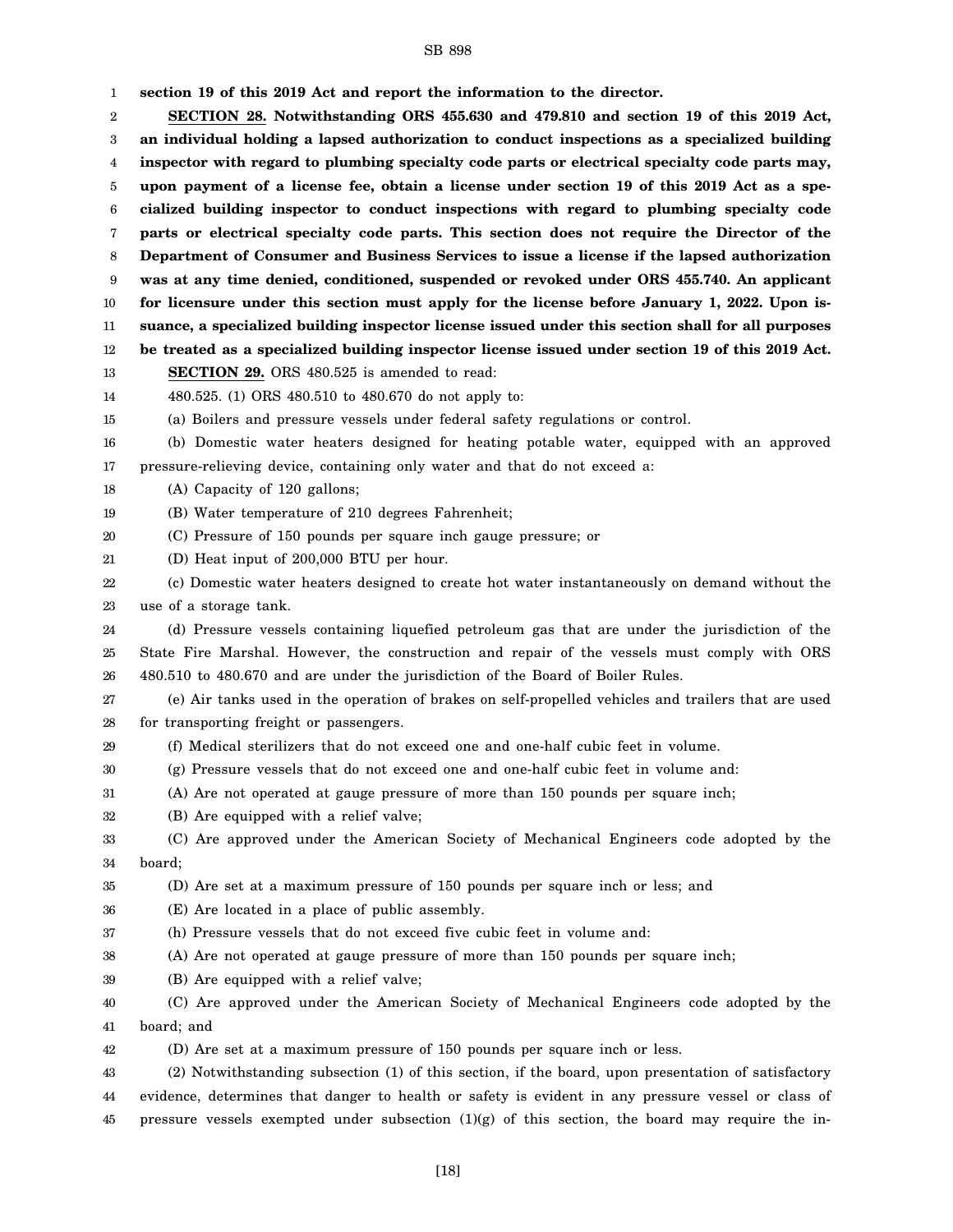1 spection or reinspection of the pressure vessel or class of pressure vessels and make the pressure

2 3 vessel or class of pressure vessels subject to the fee, construction or other requirements of ORS 480.510 to 480.670.

4 5 6 (3) The following boilers and pressure vessels are exempt from ORS 480.510 to 480.670, except as to all provisions relating to construction, installation, alteration or repair and to installation permits:

7 8 9 (a) Boilers that are not operated at gauge pressures of more than 15 pounds per square inch and that are located on farms and used solely for agricultural purposes except when used in connection with a greenhouse.

10 (b) Air tanks located on farms and used solely for agricultural purposes.

11 12 (c) Boilers and pressure vessels that are located in private residences and may be inspected only by a boiler inspector.

13 14 15 16 (d) Pressure vessels being operated at gauge pressures of less than 15 pounds per square inch and equipped with a pressure relief device set to open at a pressure that does not exceed the lesser of the pressure vessel's maximum allowed working pressure or 15 pounds per square inch gauge pressure.

17 18 (4)(a) Beverage service tanks that have a product volume of five cubic feet or less are exempt from ORS 480.510 to 480.670.

19 20 21 22 (b) Except as provided in paragraph (c) of this subsection, beverage service tanks that have a product volume of more than five cubic feet are exempt from ORS 480.510 to 480.670, except as to provisions relating to installation permits and installation inspections. The installation permit fee for a beverage service tank is \$50.

23

(c) All portable beverage tanks are exempt from ORS 480.510 to 480.670.

24 25 26 27 28 29 (5) The Director of the Department of Consumer and Business Services may adopt rules identifying boilers and pressure vessels used in single family dwellings or other structures that may be inspected by an inspector [*certified*] **licensed** under ORS 455.715 to 455.740 for a specialty code other than the code adopted under ORS 480.545. The boilers and pressure vessels identified in the rules shall be subject to inspection upon installation, alteration or repair, but be exempt from periodic inspection under ORS 480.560 and from the operating permit requirements of ORS 480.585.

30 31 32 33 (6) Notwithstanding any requirement of ORS 480.510 to 480.670 or the state building code, the Department of Consumer and Business Services may adopt rules granting partial or complete exemption from ORS 480.510 to 480.670 for a boiler or pressure vessel if the board determines that the boiler or pressure vessel does not present a danger to public health or safety within this state.

34 **SECTION 30.** ORS 480.565 is amended to read:

35

480.565. The Director of the Department of Consumer and Business Services shall:

36 37 38 (1) Appoint a chief boiler inspector who has had practical experience in the construction, maintenance, repair or operation of high pressure boilers and pressure vessels as a mechanical engineer, practical steam operating engineer, boilermaker or boiler inspector and who:

39 40 41 (a) Has passed a written examination, which shall be confined to questions the answers to which will aid in determining the fitness and competency of the applicant to inspect boilers and pressure vessels; or

42 43 44 45 (b) Holds a certificate of competency as an inspector of boilers and pressure vessels issued by a state that has standards of examination equal to those of the State of Oregon and that recognizes [*certificates of competency*] **inspector licenses** issued by the State of Oregon, and has passed an examination that assesses the applicant's knowledge of ORS 480.510 to 480.670 and the rules adopted